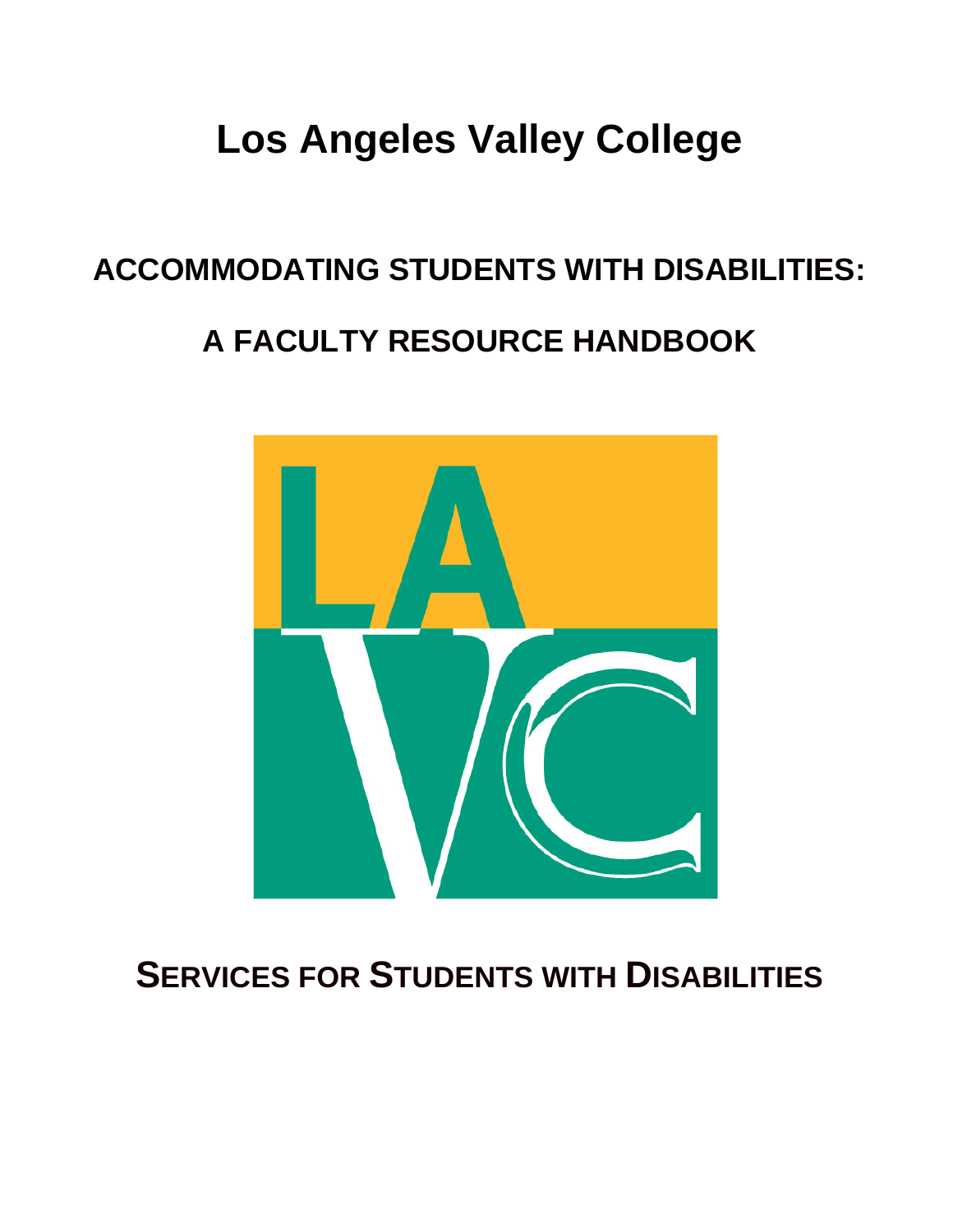## **SSD CONTACT INFORMATION**

| Dr. Araksya Arutyunyan, Learning Disability Specialist  x2703 |  |
|---------------------------------------------------------------|--|
| Ms. Talar Touloumdjian Disability Specialist  x2684           |  |
|                                                               |  |
| Ms. Armenuhi Juharyan, Student Services Assistant  x2681      |  |
|                                                               |  |



## **SSD OFFICE HOURS AND LOCATION**

|                     | Location: Student Services Annex-Room 175.                                                        |
|---------------------|---------------------------------------------------------------------------------------------------|
|                     |                                                                                                   |
|                     |                                                                                                   |
|                     |                                                                                                   |
|                     | Telephone:(818) 947-2681; TTY (818) 947-2680;<br>(Messages are picked up by 8am the next workday) |
|                     |                                                                                                   |
| Email: ssd@lavc.edu |                                                                                                   |
|                     | LAVC website: http://www.lavc.edu/ssd/index.html                                                  |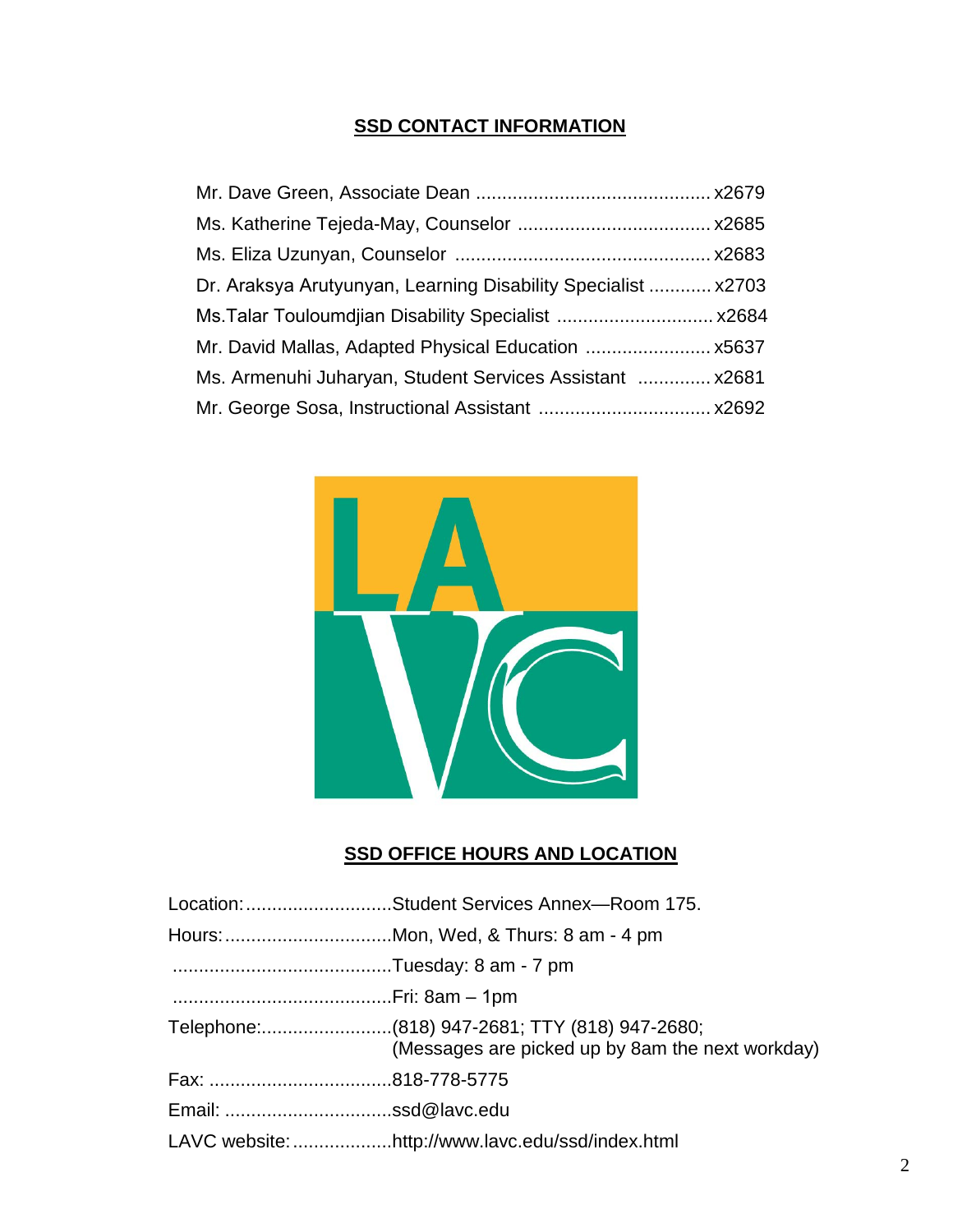#### **TO LAVC FACULTY:**

This handbook is offered to you along with much respect and many thanks for your continuing efforts to provide equal opportunities to all LAVC students to successfully complete their educational goals. Approximately one out of ten students enrolled at Los Angeles Valley College has a disability. It is likely that you will have at least one student with a disability in each class. It is also likely that there will be at least one student in each class who is eligible for SSD services but does not know that services are available. Other students may not know that they have disabilities and may benefit from referrals to SSD. Also enrolled will be students who have disabilities but who choose not to disclose that information to anyone at the college.

Since the 2001 edition of the "LAVC SSD Faculty Handbook" was printed, the State Chancellor's Office has sent directives that functionally increase the responsibilities of the college, faculty, and SSD to ensure compliance with accessibility requirements. For example, implementation of Section 508 of the Rehabilitation Act (as revised in 1998) and California AB 422 are required<sup>[1](#page-2-0)</sup> Section 508 requires that college instructional materials, both printed and electronic, such as textbooks, syllabi, videos, websites, web pages, and distance education offerings be accessible. California AB 422 requires publishers of instructional materials to provide the right to the state to transcribe, reproduce, and distribute the material in Braille, large print, E-text, recordings, or other accessible media for use by students with print-related disabilities. This handbook describes the role and responsibilities of the instructor in the production of accessible instructional materials and the provision of other SSD-approved accommodations.

Included in the handbook appendices are "Guidelines for the Evacuation of Persons with Disabilities," examples of SSD forms such as the SSD Classroom & Testing Accommodations letter to instructor," "Note-taking Assistance," "Request for SSD Testing Accommodations," and "Instructor Requests for Closed-Captioning of Videos." In the last section of the handbook appendices, "Resources," rinks to detailed information on how to make sure your website and distance education pages comply with 508 law/guidelines are provided.

The Los Angeles Valley College Faculty has a reputation in the local community and the LACCD for providing high quality accommodations to students with disabilities through effective and collegial collaboration with SSD. Suggestions for effectively communicating with students with disabilities, as well as recommended strategies for enhancing instruction through the use of "Universal Instructional Design" for all students in your class, are included. (For information on "Universal Instructional Design" strategies please refer to "Resources.") Whether you are a seasoned instructor or this is your first semester teaching, the information in the handbook will, most likely, increase your confidence in working with students with disabilities.

This handbook contains a lot of information! if you can't read it all now, please browse the "Table of Contents" for issues of interest to you. Hopefully, you can find the time to familiarize yourself with all the information in the handbook at a later date. The "SSD Faculty Handbook" will be located under "Faculty Resources" online at the LAVC Website.

A lot of information incorporated (cut/pasted/rephrased, or not) into this updated LAVC SSD Faculty Handbook was borrowed from the CCC website[2](#page-2-1) "best practices" SSD handbooks. Thanks to SSD at Butte Glen, Santa Barbara, and San Bernardino CCs, Peralta College District, and especially to Helene Maxwell, College of Alameda, for the information. Emergency evacuation information located in appendices is from SBCC-SSD.

The SSD staff looks forward to working with you to provide quality accommodations to our students. For further information please call SSD at (818) 947-2681 or drop by the office in the Student Services Annex, Room 175.

Sincerely,

**SSD** 

<span id="page-2-0"></span><sup>1</sup> New Requirements Regarding implementation of section 508: Rehabilitation Act of 1973; Legal Opinion M 03-09, Ralph Black, Mar. 03.

<span id="page-2-1"></span><sup>2</sup> [www.cccco.edu/divisions/ss/ss](http://www.cccco.edu/divisions/ss/ss)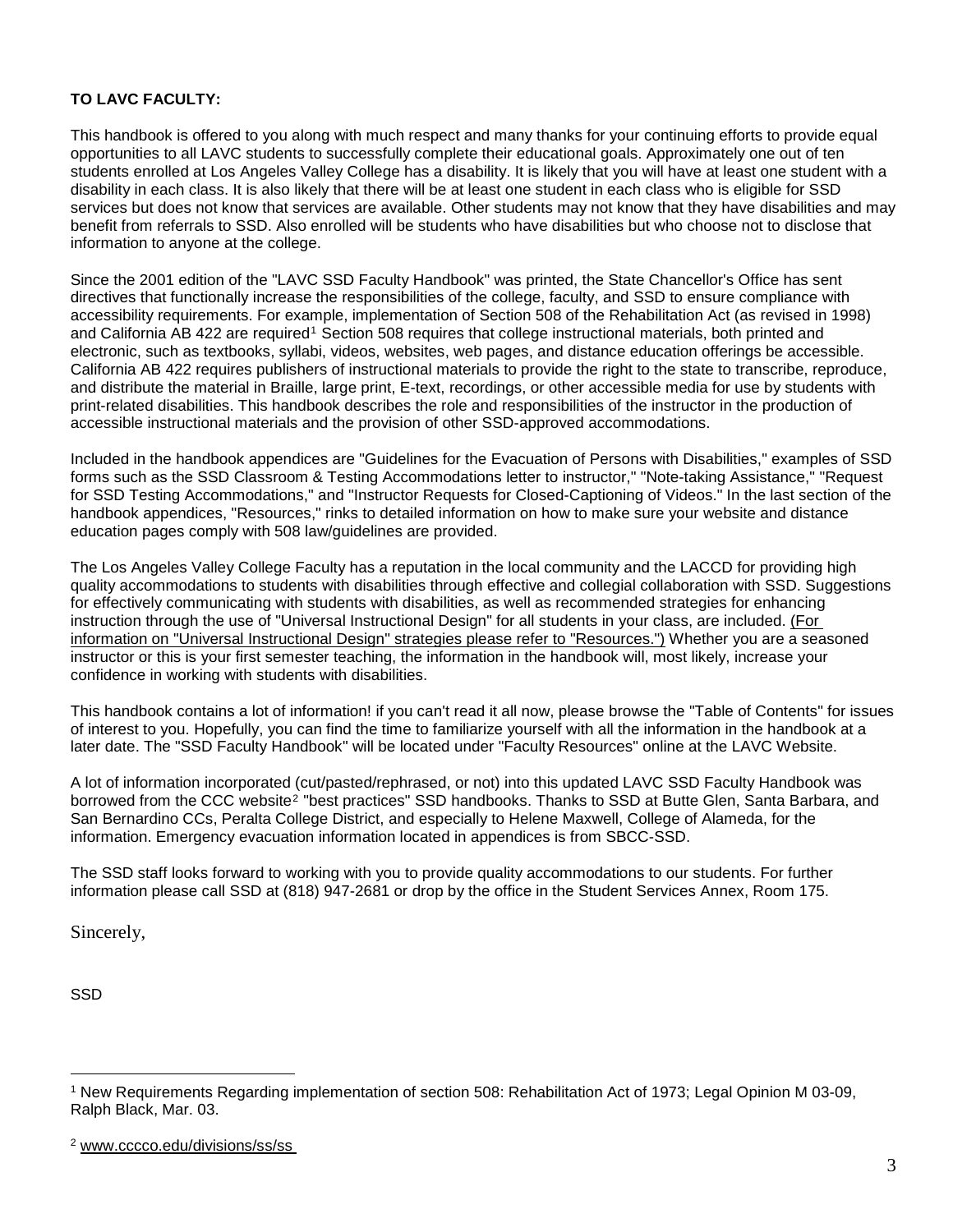<span id="page-3-0"></span>

| VARIOUS LEVELS OF INSTRUCTOR INVOLVEMENT IN THE ACCOMMODATION PROCESS.8     |  |
|-----------------------------------------------------------------------------|--|
|                                                                             |  |
|                                                                             |  |
|                                                                             |  |
|                                                                             |  |
| SSD HIGH TECH CENTER (HTC)/CAMPUS LABS/LIBRARY: ACCESSIBILITY/ASSISTIVE     |  |
|                                                                             |  |
| COMMUNICATING EFFECTIVELY WITH STUDENTS WITH DISABILITIES  12               |  |
| WHAT IF AN INSTRUCTOR REFUSES TO PROVIDE SSD-APPROVED ACCOMMODATIONS? 13    |  |
|                                                                             |  |
|                                                                             |  |
|                                                                             |  |
|                                                                             |  |
|                                                                             |  |
|                                                                             |  |
|                                                                             |  |
| STUDENTS WITH ATTENTION DEFICIT DISORDER/HYPERACTIVITY/ ADD/ADHD            |  |
|                                                                             |  |
|                                                                             |  |
| STUDENTS WITH AUTISM SPECTRUM DISORDERS / ASPERGER'S DISORDER 20            |  |
| 22                                                                          |  |
| <b>GUIDELINES FOR EMERGENCY EVACUATION OF PERSONS WITH DISABILITIES .22</b> |  |
|                                                                             |  |
|                                                                             |  |
|                                                                             |  |
| NOTE-TAKING ASSISTANCE GUIDELINES FOR ELIGIBLE SSD STUDENTS 27              |  |
| SSD MEMO TO INSTRUCTOR: ASSISTIVE DEVICE: MICROPHONE USE REQUEST27          |  |
|                                                                             |  |
|                                                                             |  |
| INSTRUCTOR REQUEST FOR SSD TO PROVIDE TESTING ACCOMMODATIONS                |  |
|                                                                             |  |
| INSTRUCTOR-PROVIDED TESTING ACCOMMODATION CONTRACT 31                       |  |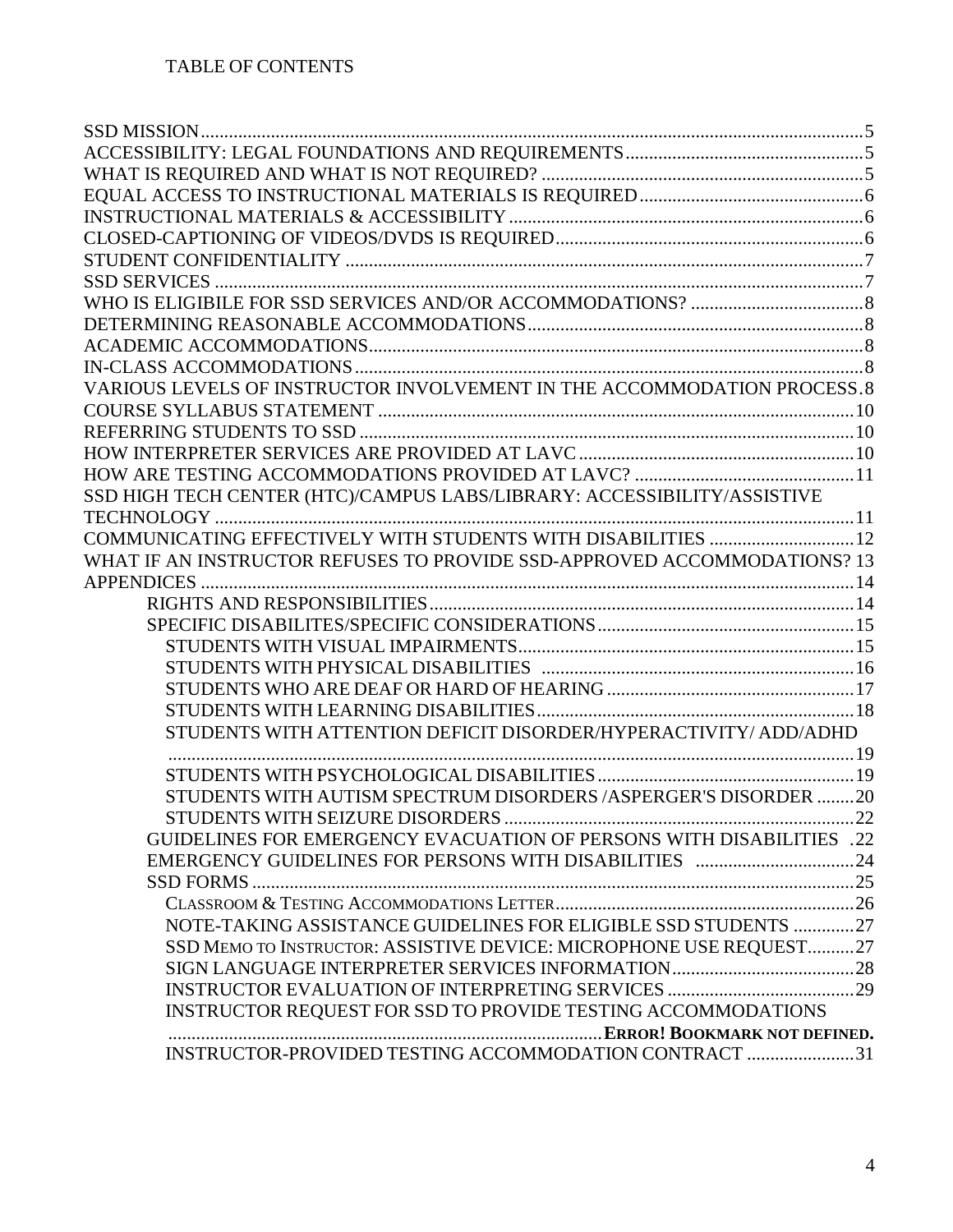## **SSD MISSION**

Services for Students with Disabilities (SSD) supports the participation of students with disabilities in educational activities consistent with the mission of the California Community Colleges, federal and state law, and LACCD policies. SSD instruction, services, and accommodations function to provide students with disabilities equal opportunities for successful completion of their educational goals. SSD promotes the maximum independence and integration of students.

## <span id="page-4-0"></span>**ACCESSIBILITY: LEGAL FOUNDATIONS AND REQUIREMENTS**

The Americans with Disabilities Act of 1990 (ADA) extended universal civil rights protections to individuals with disabilities for the first time. It instituted a wide range of anti-discrimination protections in both the public and private sectors for individuals with disabilities. Title 5 (Sections 56000-56076) mandates the establishment and funding of SSD in each of the California Community Colleges and provides guidelines for providing instruction, services, and accommodations to students with disabilities. SSD services and accommodations are required by Title 5 in order to provide students with disabilities equal opportunities for successful completion of their educational goals.

Section 504 of the Rehabilitation Act of 1973 was an early effort by the United States government to provide protections against discrimination for individuals with disabilities. It prohibits discrimination "solely by reason of handicap" against any "otherwise qualified handicapped individual" in any educational program or activity receiving federal financial assistance. Section 508 of the act (1998 revision) requires that all instructional materials, including electronic information, be made accessible to individuals with disabilities.

LACCD Administrative Regulation E-100 requires compliance with federal and state accessibility laws and provides standardized district procedures for determining student eligibility, for responding to student requests for disability-related accommodations, for providing academic accommodations, and for resolving disputes and/or complaints regarding accommodations. Additionally, Administrative Regulation B-33 requires compliance with Section 508, specifically the sections covering website accessibility.

## <span id="page-4-1"></span>**WHAT IS REQUIRED AND WHAT IS NOT REQUIRED?**

#### **Required**

- The law does require the provision of equal access to instructional programs, activities, and college facilities.
- The law does require that the student be evaluated on ability, not on disability.
- The law does require accommodations for students with disability-based, educational limitations.
- The ability to acquire information or to demonstrate knowledge of course material in a standard way.
- The law does require equal access to instructional materials, including printed and electronic information.
- The law does require that classroom videos/DVDs contain CLOSED-CAPTIONING.

#### **Not Required**

- The law does not require the instructor to change standards or grading policies because of student disability.
- The law does not require allowing a student to cheat.
- The law does not require the provision of accommodations to a student who has not provided documentation of eligibility to the college, either through SSD or through the Student Services VP.
- The law does not require provision of personal devices such as wheelchairs, hearing aids or glasses.
- The law does not require provision of personal services such as assistance with eating, dressing, or mobility.
- The law does not require the provision of accommodations that would fundamentally alter the nature of a course or program.
- <span id="page-4-2"></span>• The law does not require the provision of accommodations that would lower or substantially modify academic or program standards.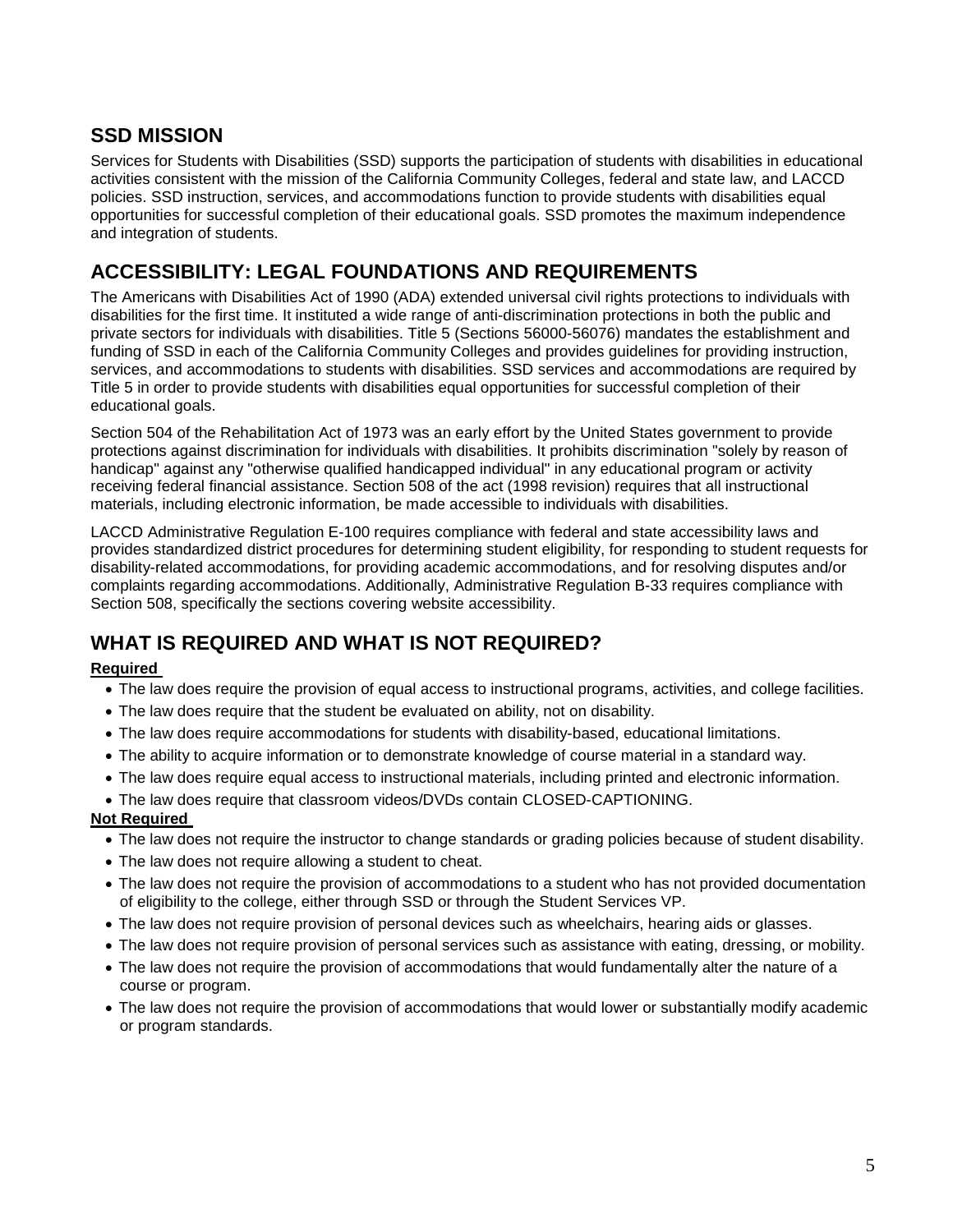## **EQUAL ACCESS TO INSTRUCTIONAL MATERIALS IS REQUIRED**

Printed information must be made accessible to individuals with disabilities. Therefore, alternate media formats such as large print, Braille, Books on Tape and electronic text are provided by SSD to eligible students upon request.

California Assembly Bill 422 made publishers responsible for providing electronic-text (E-text) versions of textbooks. Partially sighted individuals can use E-text by taking advantage of the built-in options within many standard software applications or through the use of specialized screen magnification software. E-text can also be used with screen reading software to output the text to a speech synthesizer or refreshable Braille display. The main advantage of E-text is that it can be easily stored, can be searched and indexed, and can be converted to large print or hardcopy Braille through use of a translation program.

Electronic information must be made accessible to individuals with disabilities. The State Chancellor's Office requires that existing electronic instructional materials and software be reviewed for accessibility and, where necessary, replaced or modified regularly during each accreditation review process, if not sooner. Currently, LAVC Administrative Services and IT review all new instructional media, software, or equipment purchase requests to ensure accessibility standards are met prior to purchase. The LAVC Website has been evaluated for 508 standards compliance. A plan is underway, included in the College Technology Master Plan, for modifications to pictures, menu bars, hyperlinks, icons, and other graphic symbols, and navigational elements to meet accessibility standards. The Curriculum Committee reviews new and revised courses with electronic information components (such as website, and/or distance education delivery modalities) for compliance.

## <span id="page-5-0"></span>**INSTRUCTIONAL MATERIALS & ACCESSIBILITY**

Because alternate media formats such as E-text, Books-on-Tape, and Braille textbooks take as much as six weeks or more to obtain or produce it is important that:

- Instructors make textbook selections as far in advance of the semester as possible and avoid changing selections. In order to provide adequate time for alternate media production for students with disabilities, instructors are asked to make book selections by the middle of the semester, at the very latest, if not sooner, for the next semester's courses.
- Instructors provide syllabi, handouts and other materials to SSD and/or students as far in advance as possible and utilize E-text when available. To allow adequate time for alternate media information production, instructors are encouraged to make available course syllabi, handouts and other course materials by the middle of the semester, at the latest, for the next semester's courses. Course materials received after that time are produced in alternate media as quickly as possible, but may not be available for the beginning of the semester, thus putting the student with a disability at a disadvantage.
- Instructors evaluate electronic instructional materials and websites to determine if 508 accessibility standards are met. (Refer to appendices for 508 compliance information and resources. Consult LAVC Distance Education Coordinator or SSD Instructional Assistant to obtain license for free evaluation and fixing software, AccVerify). .

It is the instructors' responsility to be sure all instructional materials are accessible as needed. Consult SSD Instructional Assistant, Assistive Technology (x2692), for information and assistance, if needed

## <span id="page-5-1"></span>**CLOSED-CAPTIONING OF VIDEOS/DVDS IS REQUIRED**

Access to classroom videos/DVDs, distance education and/or website instructional materials utilizing sound modalities are required by Federal and State Laws in the form of closed-captioning. Videos and television broadcasts may be "closed captioned" for deaf and hard of hearing viewers so they can understand what is being said on the screen. Closed-captions are similar to subtitles in foreign language films; captions appear at the bottom of the screen so the viewer may follow narration and dialogue. Closed-captioning is text provided at the lower perimeter of the screen on videotapes and DVD's.

MEDIA SERVICES has television monitors (manufactured after July 1993) with built-in decoders that can be activated through the remote control. A closed-captioning decoder, available from MEDIA SERVICES or SSD, is needed for use with older televisions. The decoder will not provide closed-captioning if the video does not already contain it.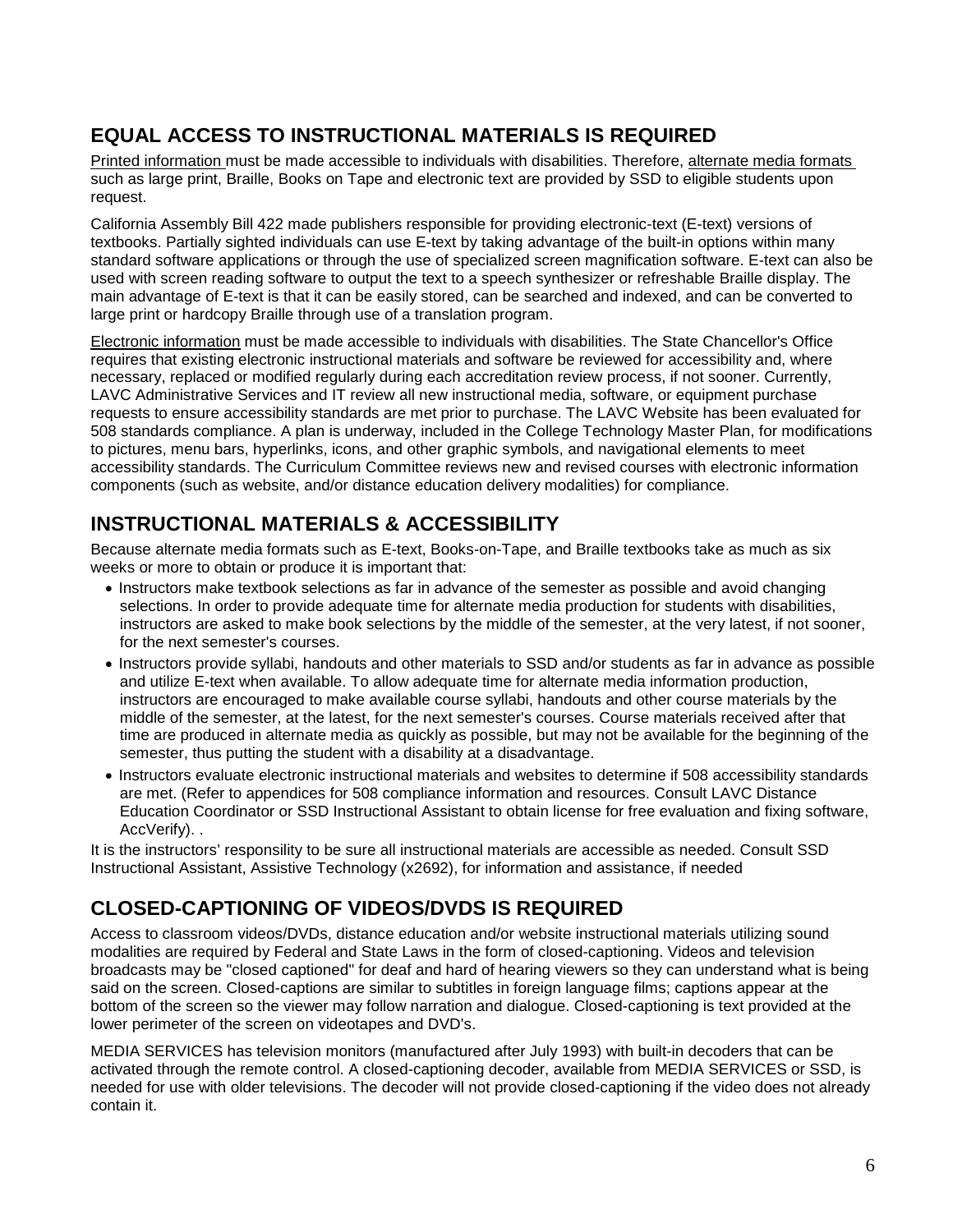Sign language interpreters will not interpret videos. Some instructors in the past have insisted on using sign language interpreters to translate videos in the classroom. This is a substandard accommodation because the student has to look away from the screen to see the hands of the interpreter to understand what is being said, and thus, is not watching the video. Interpreters have been instruction not to interpret videos.

Instructors can ensure that a deaf or hard of hearing student has access to videotaped materials in class by taking the following steps:

- All videos used in your classroom, as well as any new videos purchased for classroom use must contain closed-captioning.
- Inquire whether your videos are captioned by contacting MEDIA SERVICES, SSD, or by looking at the video container, which usually includes a statement about captioning or carries the initials "CC" or a Q-like symbol.
- For captioning materials for use online or for web-enhanced classes, please refer to the Virtual Valley Faculty Resources webpage under Captioning Info for information on Sending Videos Out to be Captioned. [\(http://www.lavc.edu/virtualvalley/captioning-1.html\)](http://www.lavc.edu/virtualvalley/captioning-1.html)
- For captioning materials for classes that are *not* online or web-enhanced classes, please see your Department Chair to request funding for captioning your existing videos. You may wish to investigate whether a newer captioned version is available, or you may want to look for alternate materials that are already accessible.

## <span id="page-6-0"></span>**STUDENT CONFIDENTIALITY**

Under the laws affecting higher education, students have the right to confidentiality. if you receive an accommodation form that states a student has a verified disability and is eligible for accommodations, or if the student shares the information with you verbally or in writing, the information must be kept confidential. Instructors and staff must maintain confidentiality about the identity of the student with a disability, the nature of the disability, and the disability-related accommodations s/he requires.

**Disclosure of disability status in front of classmates by the instructor is often the worst fear of a student with a disability.** If that information is revealed to classmates or others without the student's permission, it is a violation of the trust that the student has in the instructor and the college. It is also against the law.

Some disabilities are obvious but there are many more disabilities that are not so apparent. **The fact that a student has a disability is usually revealed to you only so that the proper accommodations can be provided. Even so, announcing in class that an identified student needs a note-taker or discussing a student's disability in class in the presence of other students are actions that violate the student's right to confidentiality.** 

For suggestions on how to request note-taking volunteer assistance in class please see appendices for the memo to instructor on *Note-taking Assistance,* that is always attached to the *Classroom & Testing Accommodations* letter to instructors if note-taking assistance has been approved by SSD as a classroom accommodation needed by the student.

## <span id="page-6-1"></span>**SSD SERVICES**

SSD provides services to a diverse population of students with a wide variety of abilities and disabilities. Instruction, support services, and accommodations for eligible, registered students with verified disability-based educational limitations may include:

- Tutoring referrals
- Orientation to campus
- Note-taking assistance
- Special parking privileges
- Liaison with faculty and campus departments
- Priority registration and enrollment assistance
- College student educational program (SEP) planning
- Sign language interpreters
- Test-taking accommodations
- Assessment for learning disabilities
- Adapted Physical Education courses
- Referrals to on-campus and off-campus resources
- Personal Development and Learning Skills courses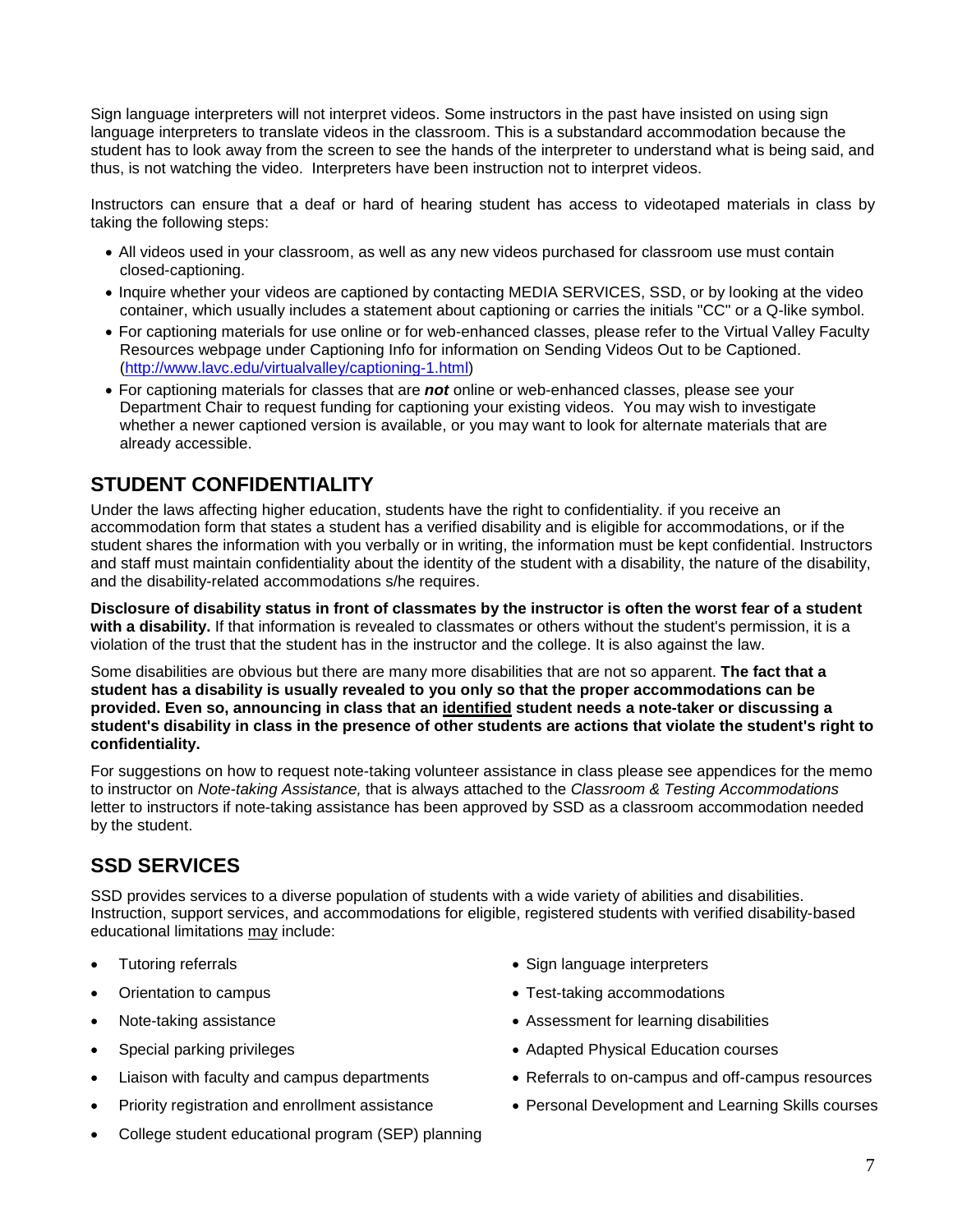- Specialized, academic, personal, & vocational counseling
- Access to electronic information and assistive technology
- Liaison with Department of Rehabilitation and other community agencies
- Access to instructional materials in alternate media, such as Braille, large print, electronic text (e-text), tactile graphics, and audio recording

## <span id="page-7-0"></span>**WHO IS ELIGIBILE FOR SSD SERVICES AND/OR ACCOMMODATIONS?**

To be eligible for instruction, support services and/or accommodations from SSD, a student must provide verification of disability from an appropriate licensed professional and/or physician. The educational limitations of the student that necessitate specific services, special instructional programs, and/or academic accommodations must be directly related to the disabling condition. SSD works closely with each student to verify disability and identify her/his educational limitations.

At LAVC, SSD is the program designated to evaluate disability documentation. If a student gives you documentation directly, you can ask the student to go to SSD to meet with a counselor. Instructors are not expected to evaluate disability documentation\_ If a student says, "I have a disability and I need additional time for tests," you can ask the student if he or she has gone through SSD or has otherwise provided the college with disability documentation. You are not required to provide accommodations unless the student has submitted the necessary documentation to the college. Almost all students go through SSD to provide this documentation, although occasionally a student may choose to provide documentation to the 504/ADA Coordinator.

## <span id="page-7-1"></span>**DETERMINING REASONABLE ACCOMMODATIONS**

After a thorough review of the disability verification submitted by the student, SSD identifies disability-based services and academic accommodations appropriate for the individual student. Student input is encouraged in each step of the process. If a student needs a classroom accommodation, the instructor will be notified by SSD. (Refer to the *Classroom & Testing Accommodations* letter in the appendices)

## <span id="page-7-2"></span>**ACADEMIC ACCOMMODATIONS**

Accommodations make courses accessible to students with disabilities. Students with disabilities must be provided equal opportunities to both acquire information and be evaluated in a way that allows them to fully demonstrate knowledge of the subject. Accommodations are designed to assist students in overcoming functional limitations resulting from their disability. Students with disabilities are still responsible for meeting course educational conduct requirements.

For examples of academic accommodations, please refer to the *Classroom & Testing Accommodations* letter in the appendices.

## <span id="page-7-3"></span>**IN-CLASS ACCOMMODATIONS**

It is the responsibility of faculty, with the assistance of SSD staff, to allow the student to utilize academic accommodations and support services in the classroom setting.

**Refusal to accommodate is a violation of state law and puts the college at risk for lawsuits and/or Office for Civil Rights' complaints.** 

## <span id="page-7-4"></span>**VARIOUS LEVELS OF INSTRUCTOR INVOLVEMENT IN THE ACCOMMODATION PROCESS**

The following are examples of varying levels of instructor involvement in the accommodation process:

#### **Accommodations requiring little or no involvement by the instructor**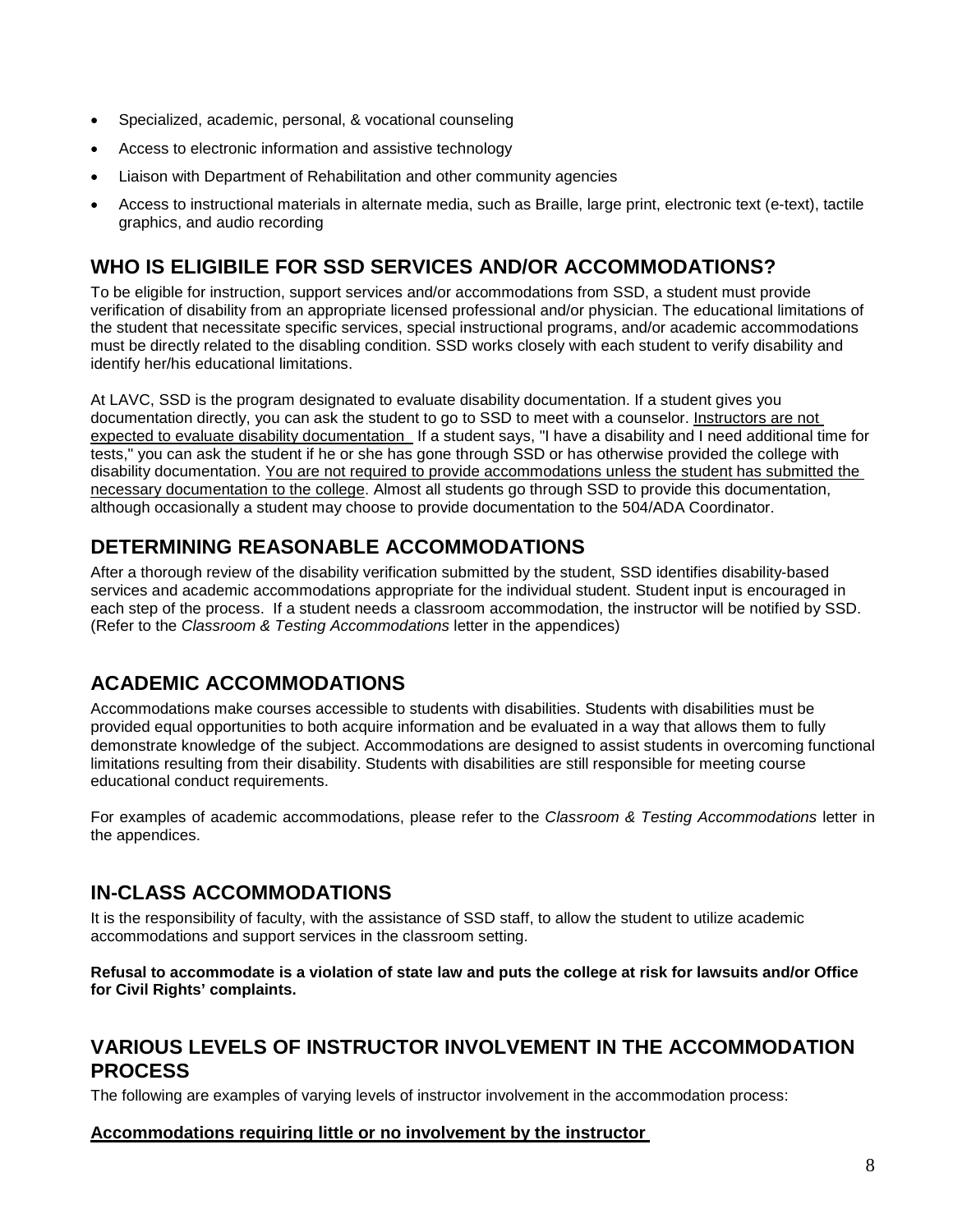#### **Lecture Recording**

Recording class lectures and discussions may be a necessary accommodation for some students. Per Education Code Section 78907, SSD has the authority to authorize a student to record lectures and discussions. Recorders are specifically mentioned in Section 504 of the Rehabilitation Act as a means of providing full participation in educational programs and activities. As a general rule, any classroom material on which a student typically would take notes may be recorded. Occasionally, classroom discussion reveals items of a personal nature about students. If open discussions tend to reveal personal information, it would be appropriate to ask the student with a disability to turn off the tape recorder during these discussions.

Before authorizing the recording of lectures, SSD requires students to sign a recording contract which is kept on file in the SSD Office and is available to instructors upon request.

#### **Seating**

A student with a physical disability who cannot use the standard classroom desks may need to use a chair designated for that individual. The instructor's role may be simply to assist the student in reserving the chair *for*  his/her use.

#### **Accommodations requiring the instructor to be minimally involved**

#### **Note-taking devices**

A blind student may use a Braille note-taking device that stores information electronically. The instructor would need to remember to verbalize what she or he writes on the board or to describe verbally other items used in instruction.

#### **Note-taking Assistance**

Some students with disabilities are eligible for note-taking assistance; this will be indicated on the *Classroom & Testing Accommodations* letter sent to instructors with additional information on how to request a student note taker in the class. SSD can provide NCR paper and/or the use of a copy machine. The instructor should not identify the student with a disability to the class. If the instructor cannot find a volunteer in the class to share notes, SSD should be contacted so that arrangements can be made for an alternative method of providing the accommodation, such as recording the class lectures.

#### **Assistive Listening Devices**

Some students with hearing impairments use assistive listening devices to amplify and transmit sound. The instructor may be asked to wear a transmitter or microphone which transmits sound directly to a receiver worn by the student. Faculty may also need to restate questions or comments that are made by other students so that this information is transmitted to the student with the hearing impairment.

#### **Interpreters**

Students who are deaf or hard-of-hearing may use sign language interpreters who translate the lecture and facilitate classroom participation and discussion. The instructor should speak directly to the person who is deaf or hard of hearing rather than to the interpreter. For more guidelines on working with students who are deaf or hard of-hearing, please see the "Specific Disabilities/Specific Consideration" in this handbook.

#### **Real-Time Captioning**

Students who are deaf or hard-of-hearing may require real-time captioning. The real-time "stenographer" transcribes the lecture, live, so that the student can access instruction and participate in classroom discussion.

#### **Extended Time on Tests**

SSD may proctor the exams in a distraction reduced setting. Instructors may make arrangements with SSD to proctor the exam themselves.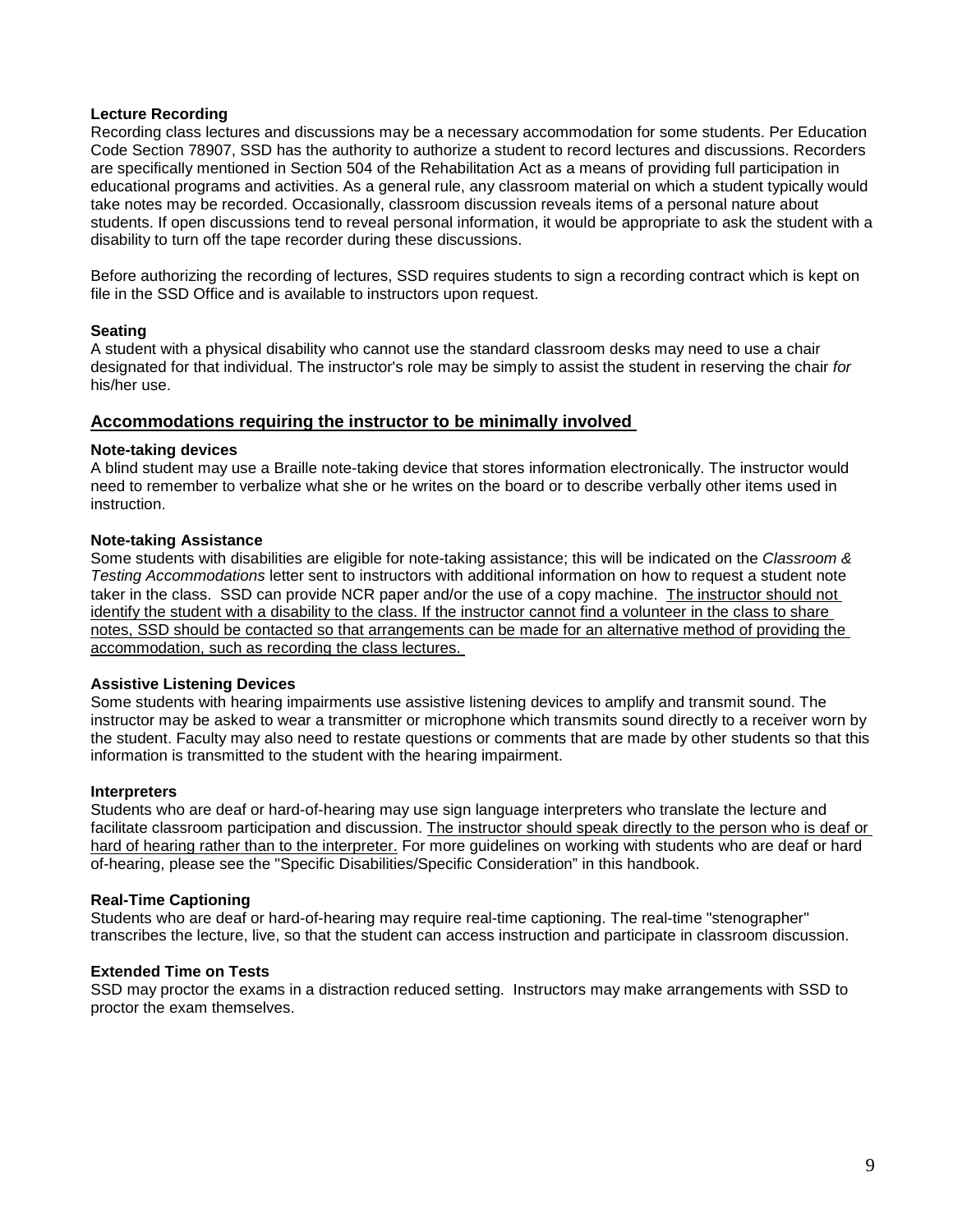#### **Accommodations requiring more significant involvement by the instructor**

#### **Testing in Different Format or Alternative Methods of Recording Answers**

In some circumstances an alternative testing method may be an approved accommodation for a student. Permitting students to show their knowledge or mastery of the subject matter by using an alternative testing method may be a necessary accommodation, provided that the change in method doesn't fundamentally alter the intent of the education program.

## <span id="page-9-0"></span>**COURSE SYLLABUS STATEMENT**

Including a short statement on the course syllabus advising students of the process to request accommodations from the instructor is generally helpful to students and faculty so that everyone knows the process. It is also standard to include on all college documents a statement that the document is available in alternate format (i.e. large print, Braille, E-text.)

#### **SSD suggests including the following sentences on the COURSE SYLLABUS:**

- If you are a student with a disability and require classroom accommodations, and have not contacted the Services for Students with Disabilities Office (SSD), do so in a timely manner. SSD is located in the Student Services Annex, Room 175 or call SSD at (818) 947-2681 or TTD (818) 947-2680, to meet with an SSD counselor. If SSD has already sent the memo to instructor confirming accommodations required by the student for this class, please meet with me to discuss arrangements.
- This document can be made available in alternate format upon request from SSD at (818) 947-2681.

## <span id="page-9-1"></span>**REFERRING STUDENTS TO SSD**

If you have a student in your class who you think might benefit from an SSD referral, it is usually not a good idea to ask the student directly about the possibility of a disability. You may simply tell the student that you notice she or he is having academic difficulty and encourage him or her to come to talk with you about gaining assistance

## <span id="page-9-2"></span>**HOW INTERPRETER SERVICES ARE PROVIDED AT LAVC**

Interpreter services are provided for students with hearing impairments who need them. A note will be sent to you informing you that a student who uses interpreter services has enrolled in your class (Refer to "Sign Language Interpreters" in appendices). The interpreter(s) will come to the front of the class on the first day of service and introduce him/herself to you. The hearing impaired student will sit in the front row of the class and the interpreter will usually sit in front of him/her and interpret what is being said in the class. A chair should be provided for the interpreter.

If you plan to use media or materials in the class that need special lighting, be sure to inform the interpreter beforehand so that necessary lighting can be provided, as it is difficult for a student to see an interpreter's hands in the dark.

Any videos/DVDs utilized in the class must include a closed captioned format. Please see the Virtual Valley webpage on captioning videos [\(http://www.lavc.edu/virtualvalley/captioning-1.html\)](http://www.lavc.edu/virtualvalley/captioning-1.html) for captioning options. Closedcaptioning services can take 4-6 weeks, so do not wait until a deaf student enrolls in your class to get your videos/ DVDs closed-captioned because by then there will probably not be enough time to get them done. Sign language interpreters will not interpret videos/DVDs.

Students utilizing interpreters should be held to the same standards as other students in terms of the number of classes they are allowed to miss before they are excluded. It is the student's responsibility to notify SSD if the interpreter is late or does not show up for class. If an interpreter is absent, a substitute interpreter will be provided, if available. If not, the student has been counseled to carry a recording device to class to record the lecture. The recorded lecture can be interpreted for the student when an interpreter is available. It is also the student's responsibility to request interpreter services for outside class activities, such as field trips or meetings with instructors. Notice of at least five business days to SSD is required to request interpreters.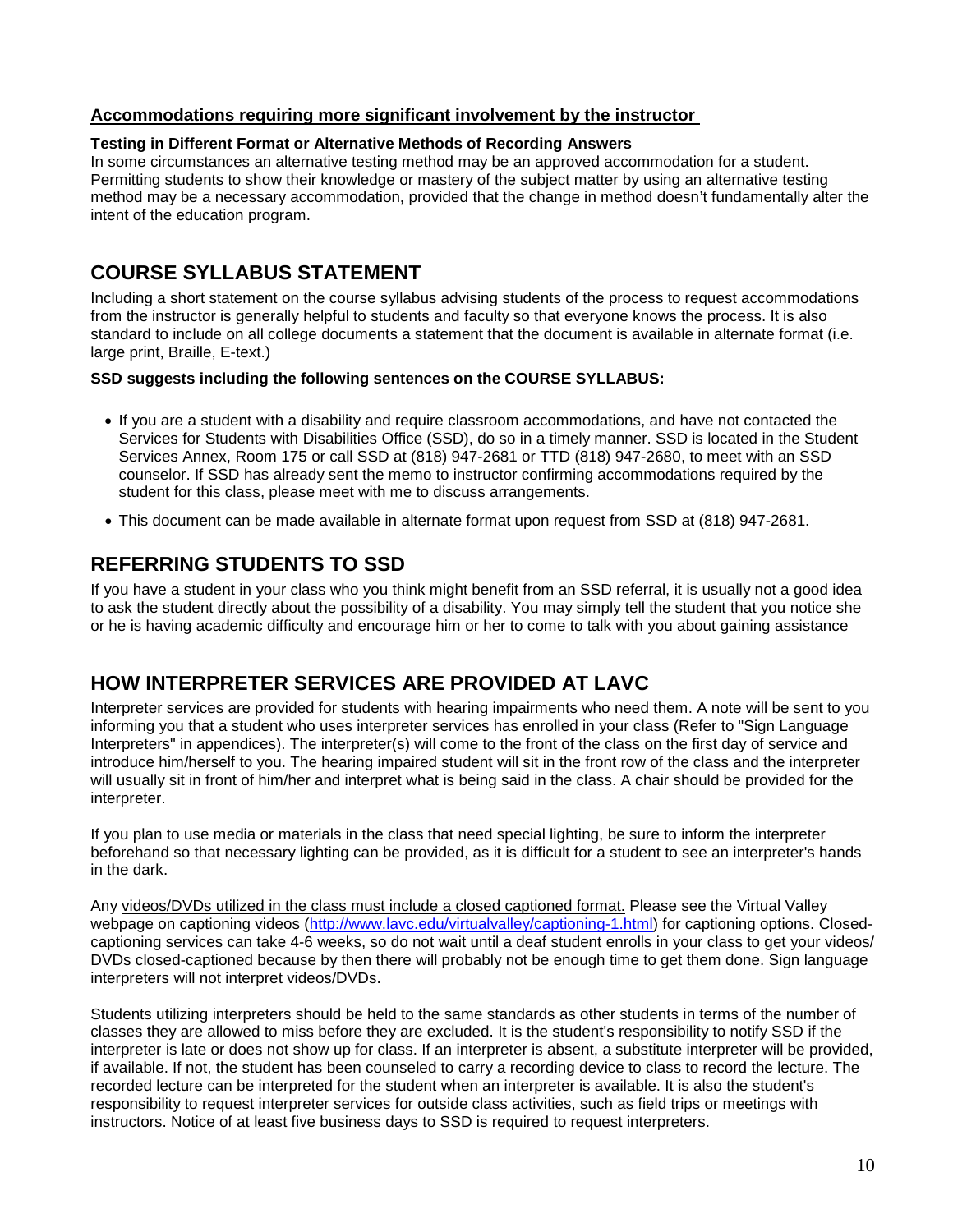## <span id="page-10-0"></span>**HOW ARE TESTING ACCOMMODATIONS PROVIDED AT LAVC?**

#### **Instructor-Provided OR SSD-Provided Testing Accommodations**

If a student is eligible for testing accommodations, the SSD *Classroom & Testing Accommodations* letter to instructor form that is sent to you will indicate this. An instructor may arrange to provide testing accommodations him/herself for the student OR request SSD to do so. In either case, no test may be administered to the student until you fill out and return the proper paperwork to SSD.

#### **Instructor-Provided Testing Accommodations**

Some instructors prefer to provide test-taking accommodations themselves. To provide SSD approved testing accommodations the instructor must indicate so on the return portion of the SSD Classroom & Testing Accommodations letter or request an "Instructor-Provided Testing Accommodation Contract" from SSD, sign it and return it to SSD at the beginning of the semester or as soon as possible.

Although it is the instructor's right to provide the required test-taking accommodation, the instructor must provide it in a setting that is conducive to concentration. If the student is not provided with an appropriate test-taking environment or allotted the specified amount of extra time, the student has the right to refuse to take the test under those conditions and report the incident to SSD.

#### **SSD-Provided Testing Accommodations**

If you received a Classroom & Testing Accommodations letter, please complete and return the bottom portion to SSD as soon as possible. This form requests the instructor to provide details pertaining to the way your exam is being administered in your classroom. This information assists SSD to maintain proper test administration procedures, ensure test security, and provide equitable test accommodations in the SSD setting for your student. This form must be retuned to SSD before testing accommodations can be provided.

**Note: Because the SSD office needs to arrange for a test proctor and a place for the student to take the test, it is the responsibility of the student to inform the SSD office no less than 3 business days (Monday to Friday, not including holidays) in advance of the need for accommodations for a specific test. Without written permission from the instructor, SSD will not reschedule a cancelled test for a student.**

SSD maintains strict test security standards. Each test, when completed, is returned per the instructor's written request to the mailroom, to the departmental office, or to the instructor during specified office hours.

Students taking exams under SSD supervision are expected to act in accordance with the College Code of Academic Integrity and the LAVC Standards of Student Conduct. In cases where conduct appears to be in violation, students will be referred to the instructor. SSD will report any and all incidents in which academic integrity may have been compromised to the instructor for resolution.

## <span id="page-10-1"></span>**SSD HIGH TECH CENTER (HTC)/CAMPUS LABS/LIBRARY: ACCESSIBILITY/ASSISTIVE TECHNOLOGY**

The SSD High Tech Lab (Student Services Annex, Room 190) is where assistive technology and alternate format requests are processed. Located there are scanners, Braille printers and assistive software such as Jaws, Dragon Dictate, ZoomText, Kurzweil 1000/3000. Assistive devices such as FM systems, digital recorders, natural keyboards, joysticks, head mice, Braille keys, and Daisy Readers are available in the SSD HTC for loan to eligible students on a first-come, first-served basis.

Accessibility to college electronic educational materials and technology is required. The library and the computer labs on campus have assistive hardware and assistive software installed for the use of eligible students with disabilities, limited licenses, in some cases, prevent software from being distributed to all labs/stations at all times. If a student needs assistive technology that does not seem to be available, the student and/or the instructor or instructional aide should contact SSD to request and arrange for appropriate accommodations.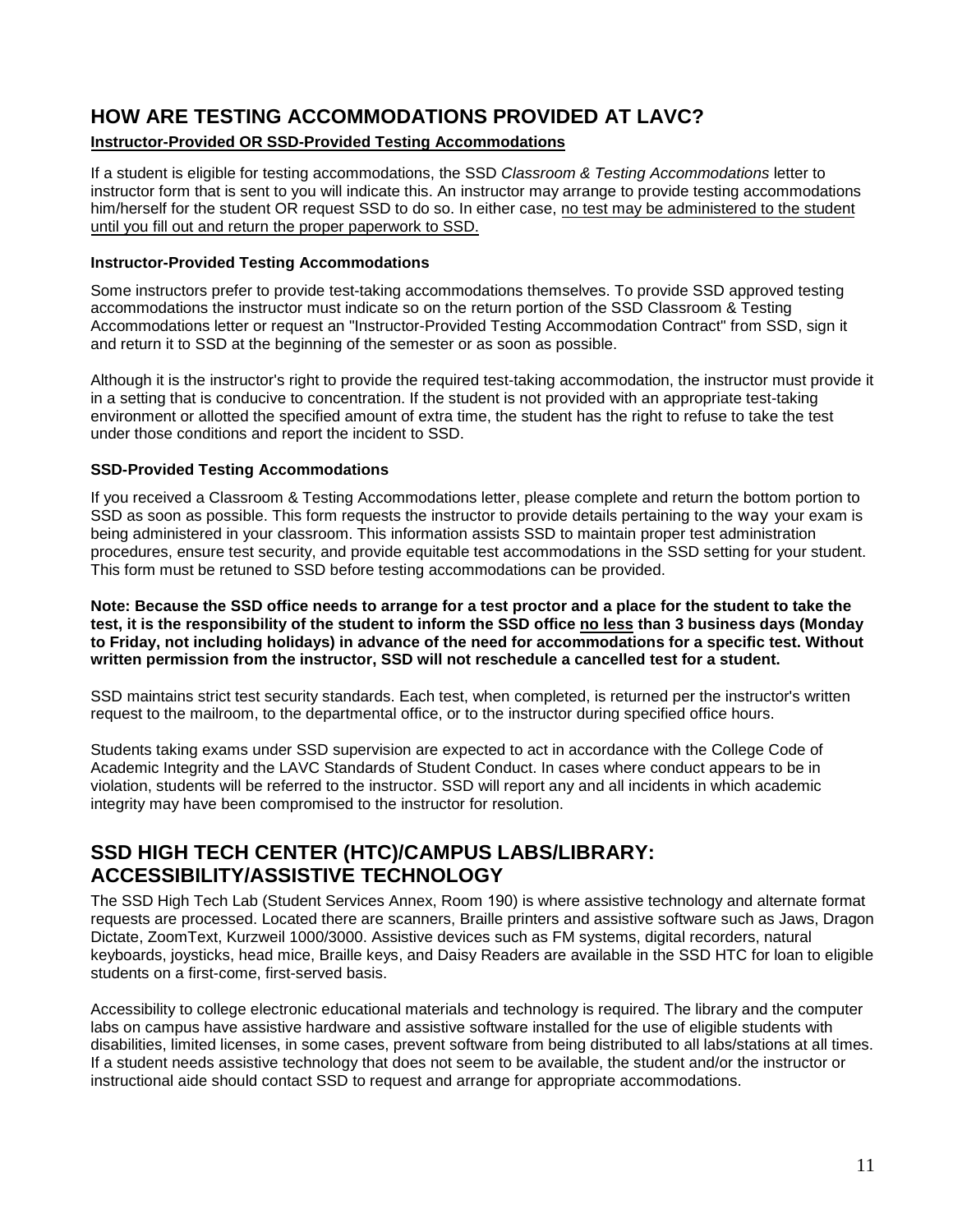## <span id="page-11-0"></span>**COMMUNICATING EFFECTIVELY WITH STUDENTS WITH DISABILITIES[3](#page-11-1)**

Although there have been many positive changes over the years, some of the most difficult barriers people with disabilities face are the negative attitudes and perceptions of other people. Persons with disabilities still experience prejudice, patronizing attitudes, presumption about what they can and cannot accomplish, and biases based on their disability rather than their abilities.

#### **Positive Language**

Positive language empowers. When writing or speaking about people with disabilities, it is important to put the person first. Group designations such as "the blind," "the deaf" or "the disabled" are inappropriate because they do not reflect the individuality, equality, or dignity of people with disabilities.

The following are examples of positive and negative phrases.<sup>[4](#page-11-2)</sup>

| <b>AFFIRMATIVE PHRASES</b>                           | <b>NEGATIVE PHRASES</b>                                                                                                |
|------------------------------------------------------|------------------------------------------------------------------------------------------------------------------------|
| person with mental retardation                       | retarded, mentally defective                                                                                           |
| person who is blind, person who is visually impaired | the blind                                                                                                              |
| person with a disability                             | the disabled, handicapped                                                                                              |
| person who is deaf, person who is hard of hearing    | suffers a hearing loss, the deaf                                                                                       |
| person who has multiple sclerosis                    | afflicted by MS                                                                                                        |
| person with cerebral palsy                           | CP victim                                                                                                              |
| person with epilepsy, person with seizure disorder   | epileptic                                                                                                              |
| person who uses a wheelchair                         | confined or restricted to a wheelchair                                                                                 |
| person who has muscular dystrophy                    | stricken by MD                                                                                                         |
| physically disabled                                  | crippled, lame, deformed                                                                                               |
| person without a disability                          | normal person (implies that the person with a disability isn't normal)                                                 |
| unable to speak, uses synthetic speech               | dumb, mute                                                                                                             |
| Seizure                                              | fit                                                                                                                    |
| successful, productive                               | has overcome his/her disability; courageous (when it implies the<br>person has courage because of having a disability) |
| person with psychiatric disability                   | crazy, nuts                                                                                                            |

<span id="page-11-1"></span><sup>3</sup> From Peralta College District DSPS Faculty Handbook.

<span id="page-11-2"></span><sup>4</sup> Ten Commandments for Communicating with People with Disabilities," [www.disabledperson.com/articles/communications.asp](http://www.disabledperson.com/articles/communications.asp)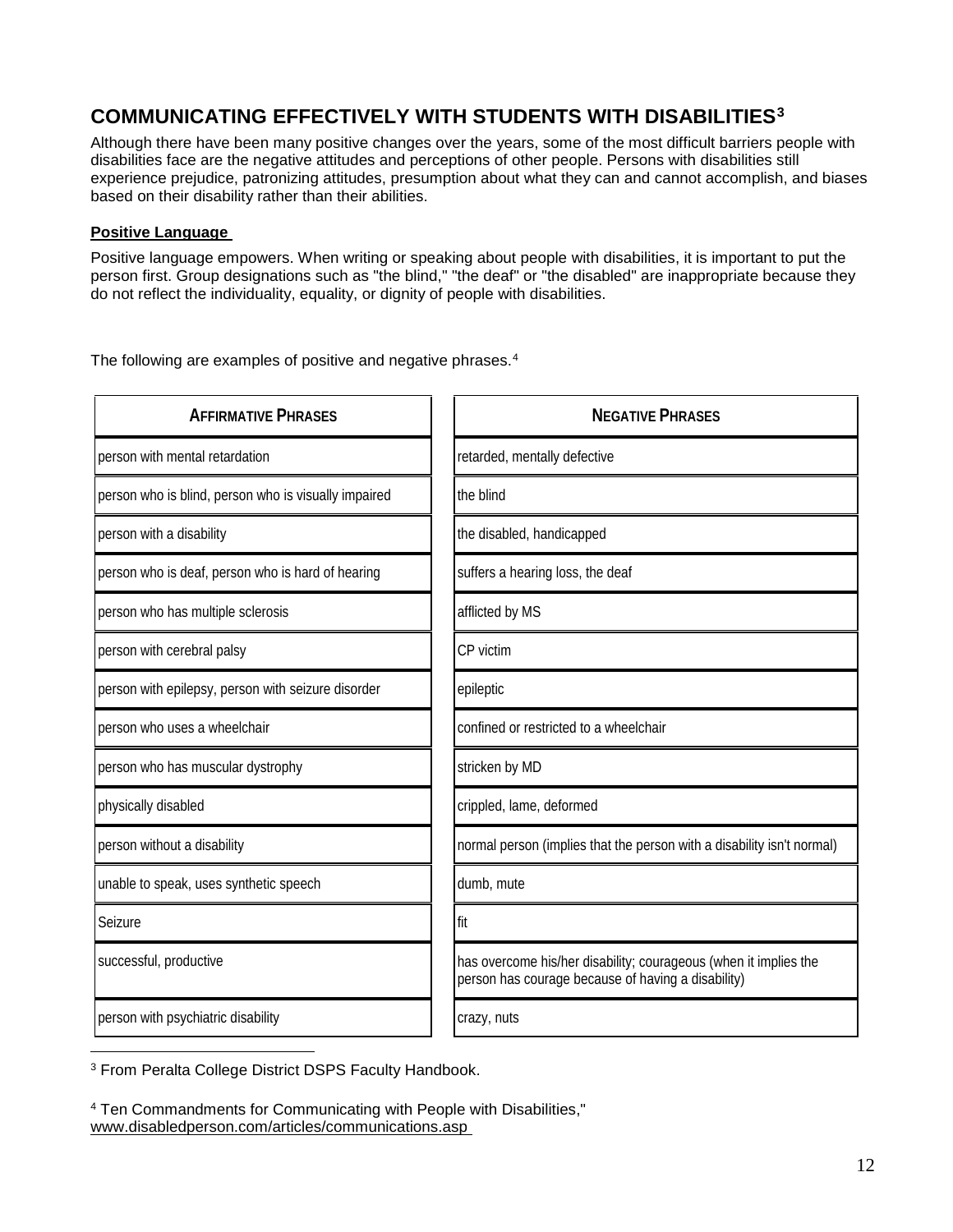#### **Positive Actions**

Outlined below are the "Ten Commandments of Etiquette for Communicating with People with Disabilities" to help you in communicating with persons with disabilities. [5](#page-12-1)

- 1. When talking with a person with a disability, speak directly to that person rather than through a companion or sign language interpreter.
- 2. When introduced to a person with a disability, it is appropriate to offer to shake hands. People with limited hand use or who wear an artificial limb can usually shake hands. (Shaking hands with the left hand is an acceptable greeting.)
- 3. When meeting a person who is visually impaired, always identify yourself and others who may be with you. When conversing in a group, remember to identify the person to whom you are speaking.
- 4. If you offer assistance, wait until the offer is accepted. Then listen to or ask for instructions.
- 5. Treat adults as adults. Address people who have disabilities by their first names only when extending the same familiarity to all others. (Never patronize people who use wheelchairs by patting them on the head or shoulder.)
- 6. Leaning on or hanging on to a person's wheelchair is similar to leaning on hanging on to a person and is generally considered annoying. The chair is part of the personal body space of the person who uses it.
- 7. Listen attentively when you're talking with a person who has difficulty speaking. Be patient and wait for the person to finish, rather than correcting or speaking for the person. If necessary, ask short questions that require short answers, a nod or shake of the head. Never pretend to understand if you are having difficulty doing so. Instead, repeat what you have understood and allow the person to respond. The response will clue you in and guide your understanding.
- 8. When speaking with a person who uses a wheelchair or a person who uses crutches, place yourself at eye level in front of the person to facilitate the conversation.
- 9. To get the attention of a person who is deaf, tap the person on the shoulder or wave your hand. Look directly at the person and speak clearly, slowly, and expressively to determine if the person can read your lips. Not all people who are deaf can read lips. For those who do lip read, be sensitive to their needs by placing yourself so that you face the light source and keep hands, cigarettes and food away from your mouth when speaking.
- 10. Relax. Don't be embarrassed if you happen to use accepted, common expressions such as "See you later," or "Did you hear about that?" that seems to relate to a person's disability. Don't be afraid to ask questions when you're unsure of what to do.

## <span id="page-12-0"></span>**WHAT IF AN INSTRUCTOR REFUSES TO PROVIDE SSD-APPROVED ACCOMMODATIONS?**

It is the responsibility of faculty members, with the assistance of SSD staff, to allow the student to utilize academic accommodations and support services approved by SSD. Disallowing the accommodation or telling the student, "You don't need this," or "I don't believe in learning disabilities," is unlawful and puts the college, the district, and the instructor at risk of legal action.

If an instructor receives an accommodation form and doesn't understand or disagrees with the accommodation, it is the instructor's professional responsibility to contact SSD and possibly the department chair and/or academic dean to discuss the issue.

<span id="page-12-1"></span>-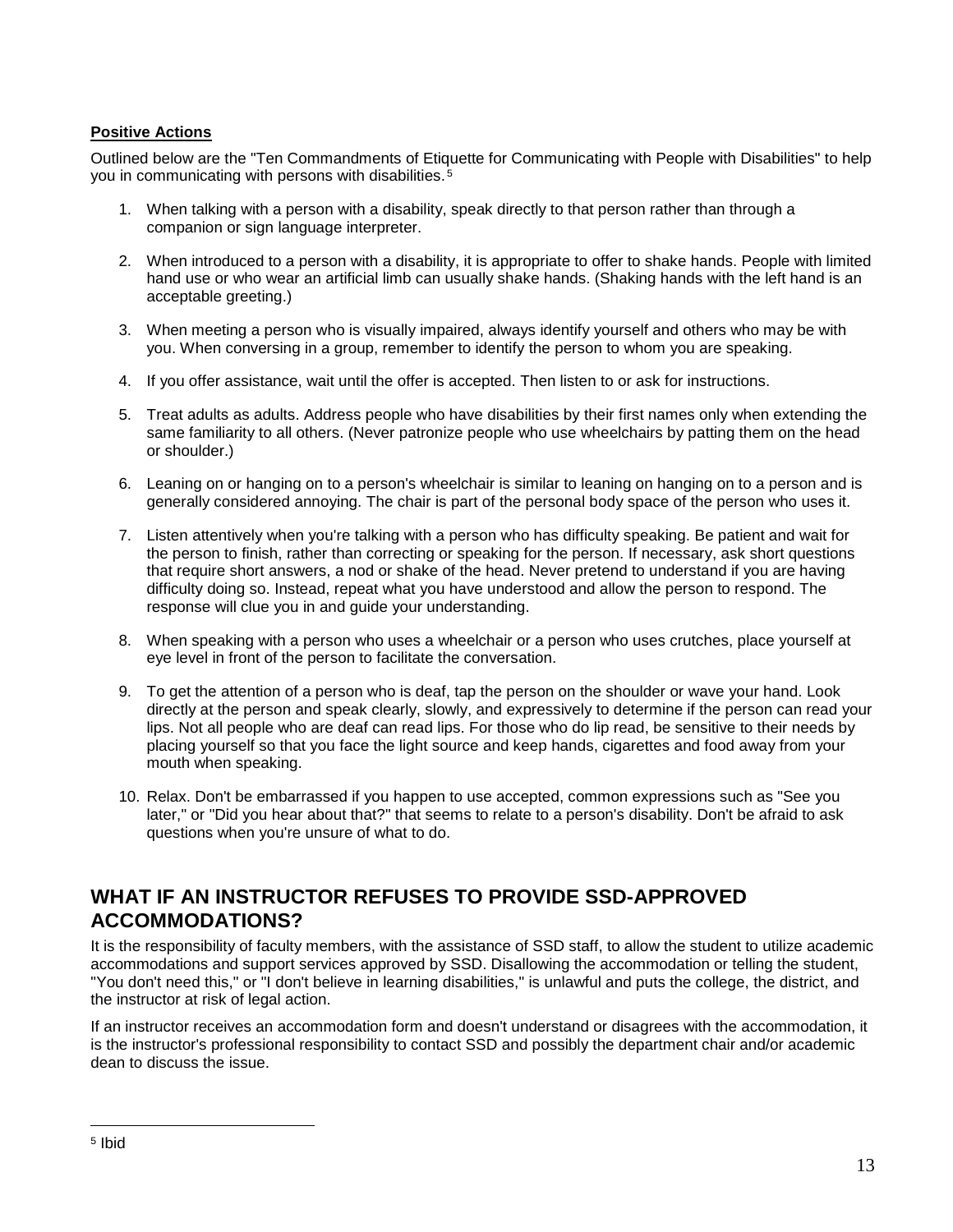## <span id="page-13-0"></span>**APPENDICES**

## <span id="page-13-1"></span>**RIGHTS AND RESPONSIBILITIES**

#### **Students with disabilities have the right:**

- To participate voluntarily in SSD
- To participate in other educational courses, programs, or activities offered by the college
- To be evaluated based on ability, not disability
- To appeal a decision regarding accommodations through college processes and/or make a formal complaint with the Office of Civil Rights (OCR).

#### **Students with disabilities have the responsibility:**

- To provide professional documentation of disability and functional limitations to the college
- To request accommodations in a timely manner
- To follow college procedures for obtaining accommodations
- To work cooperatively with SSD to determine and implement accommodations
- To maintain the academic and conduct standards of the college

#### **Instructors have the right:**

- To set academic standards
- To evaluate the student based on the standards of the class and to grade accordingly
- To advise the student to contact SSD if the student requests an accommodation and the instructor has not received written notification from the SSD office
- To require students to follow the conduct standards of the college

#### **Instructors have the responsibility:**

- To work with SSD to provide for accommodations in a fair and timely way
- To provide handouts in a timely way for alternate media provision
- To select textbooks in a timely way so that E-text can be ordered from the publisher and/or other alternate formats can be produced by SSD.
- To respect and maintain a student's right to confidentiality about his/her disability by not announcing or discussing the student's disability in the presence of other students or staff
- To contact the SSD office if there is disagreement about the accommodations
- To work with SSD to ensure that instructional web pages are accessible to students who use assistive technology
- To work with SSD to ensure that all instructional videos are captioned

#### **SSD has the right:**

- To request and receive current documentation that supports the need for accommodations
- To deny a request for accommodations if the documentation demonstrates that the request is not warranted or if the individual fails to provide appropriate documentation
- To suspend services if a student persistently violates SSD policies and procedures regarding academic accommodations

#### **SSD has the responsibility:**

- To verify the student's disabilities and authorize accommodations based on educational limitations caused by the disability
- To assist faculty in providing or arranging accommodations and/or auxiliary aids
- To hold student information confidential except where permitted or required by law
- To communicate to students, faculty, and staff the process to request accommodations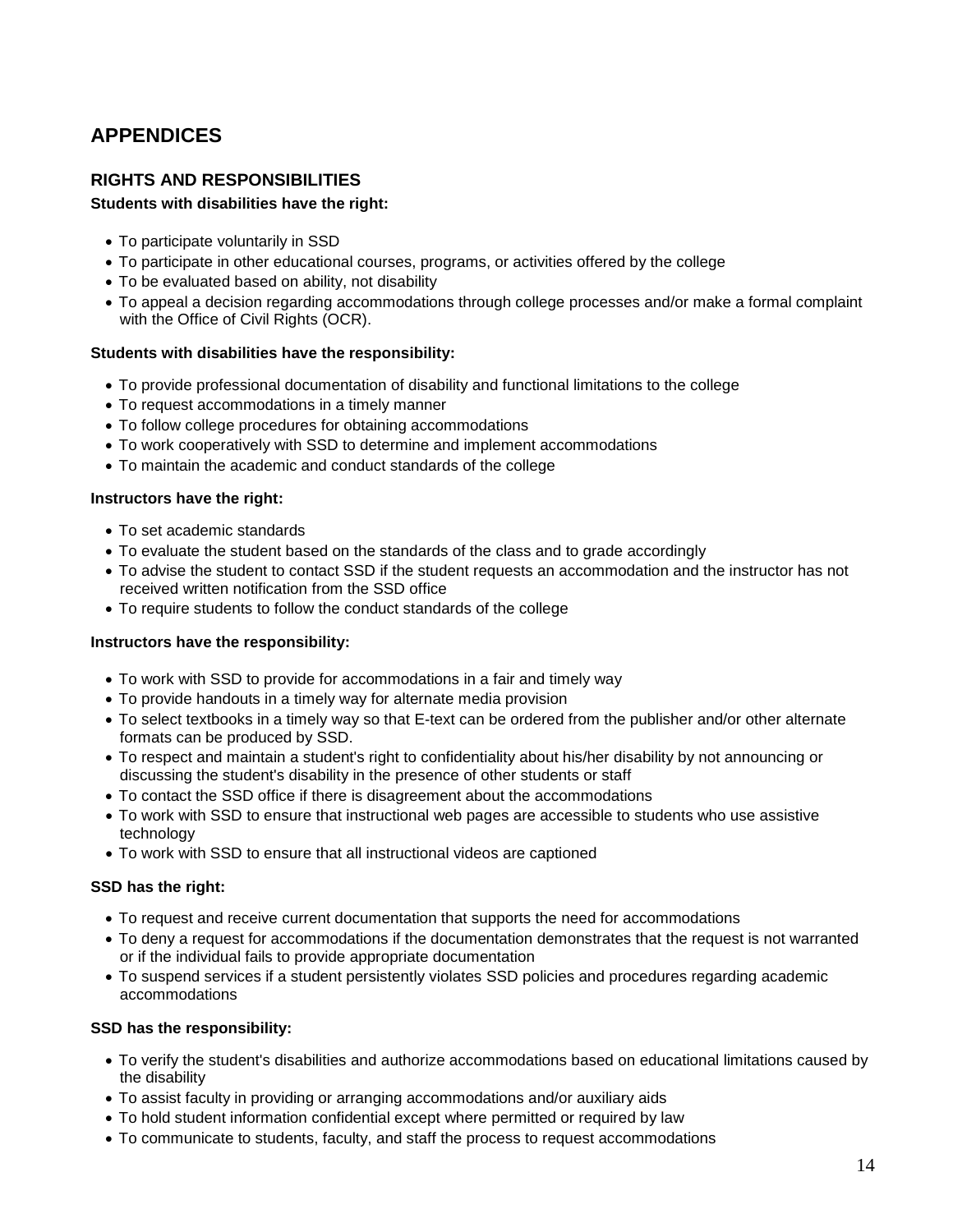#### <span id="page-14-0"></span>**SPECIFIC DISABILITES/SPECIFIC CONSIDERATIONS**

#### <span id="page-14-1"></span>*STUDENTS WITH VISUAL IMPAIRMENTS*

For a student who is blind, it is critical for faculty to select and submit their textbook choices for purchase on time. It may take as long as eight weeks for a textbook to be read on tape or to obtain it from the publisher on E-text. It would be helpful when you talk with publisher representatives to ask if the text you have chosen is available in an alternative format (i.e., on E-text, tape, large print, Braille, CD-ROM, computer diskettes).

Treat the student with a visual impairment very much as you would any other student. Use words like "see" without being self-conscious. If you are in a room alone with a blind person try to remember to explain what you are doing, such as shuffling papers. Tell him/her when someone comes in the room or when you leave the room. Identify yourself so the student knows of your presence. Don't ask him/her to guess who you are by your voice. Talk in a normal and friendly tone of voice. The fact that the student cannot see is not an indication that s/he cannot hear well. It is never impolite to ask if the student needs or would like assistance.

In guiding a student who is blind, permit him/her to take your arm. Never grab your student's arm. Walk at a normal pace. Hesitate slightly before stepping up or down. Be explicit in giving directions to your student who is blind. Use "right" or "left" according to the way your student is facing. When assisting a student to a chair, simply place your hand on the back or arm of the chair. This is enough to indicate the location. Never leave a student who is blind in an open area. Lead the student to the side of the room or to a chair or landmark from which s/he can obtain a sense of direction. A cordial handshake substitutes for a friendly smile when meeting or leaving.

When using visual aids in the classroom, try to be as descriptive as possible; words like "this" or "that" can be confusing. Consider making copies of overhead materials or diagrams so that the student can later ask an assistant to describe the information in detail to understand the material better.

When relocation of a class is necessary, a note on the chalkboard or door is not adequate. It would be helpful to have a sighted student wait for the visually impaired student to arrive.

A student may use a Guide Dog. These dogs have been trained to guide people who are blind, to keep out of the way, and to be quiet. These working dogs should not be treated as pets and should not be petted while they are working.

Because of the time necessary to have books read aloud or to review tapes, students often require extra time to complete required materials, especially when library research is involved. Please keep in mind that last minute assignments can present a problem due to preparation and reader scheduling.

Common accommodations for students with vision impairments include alternative print formats (Braille, audio tape, large print or electronic text), magnification devices, bright incandescent lighting, raised lettering, tactile cues, adaptive computer equipment, readers for exams, print scanners, syllabus in alternate format, taped lectures, lab or library assistants, and copies of notes and overheads in alternative format.

Instructional Strategies for Students who have Visual Impairments:[6](#page-14-2)

- Provide reading lists or syllabi in advance to allow time for the student to secure the printed material in alternate format: tape, Braille, large print, electronic text or tactile materials (for diagrams or illustrations).
- Face the class when speaking.

-

- Be flexible with deadlines if the document conversion process holds up the completion of an assignment.
- Convey in spoken words all material that you put on the chalkboard.
- It is important to provide alternative formats to students with vision impairments at the same time materials are given to the rest of the class. Work with SSD and student to do so.
- Plan field trips and special projects well in advance to assure that needed accommodations can be arranged and are in place.

<span id="page-14-2"></span><sup>6</sup> Des Moines Area Community College SSD "Faculty Resources Handbook."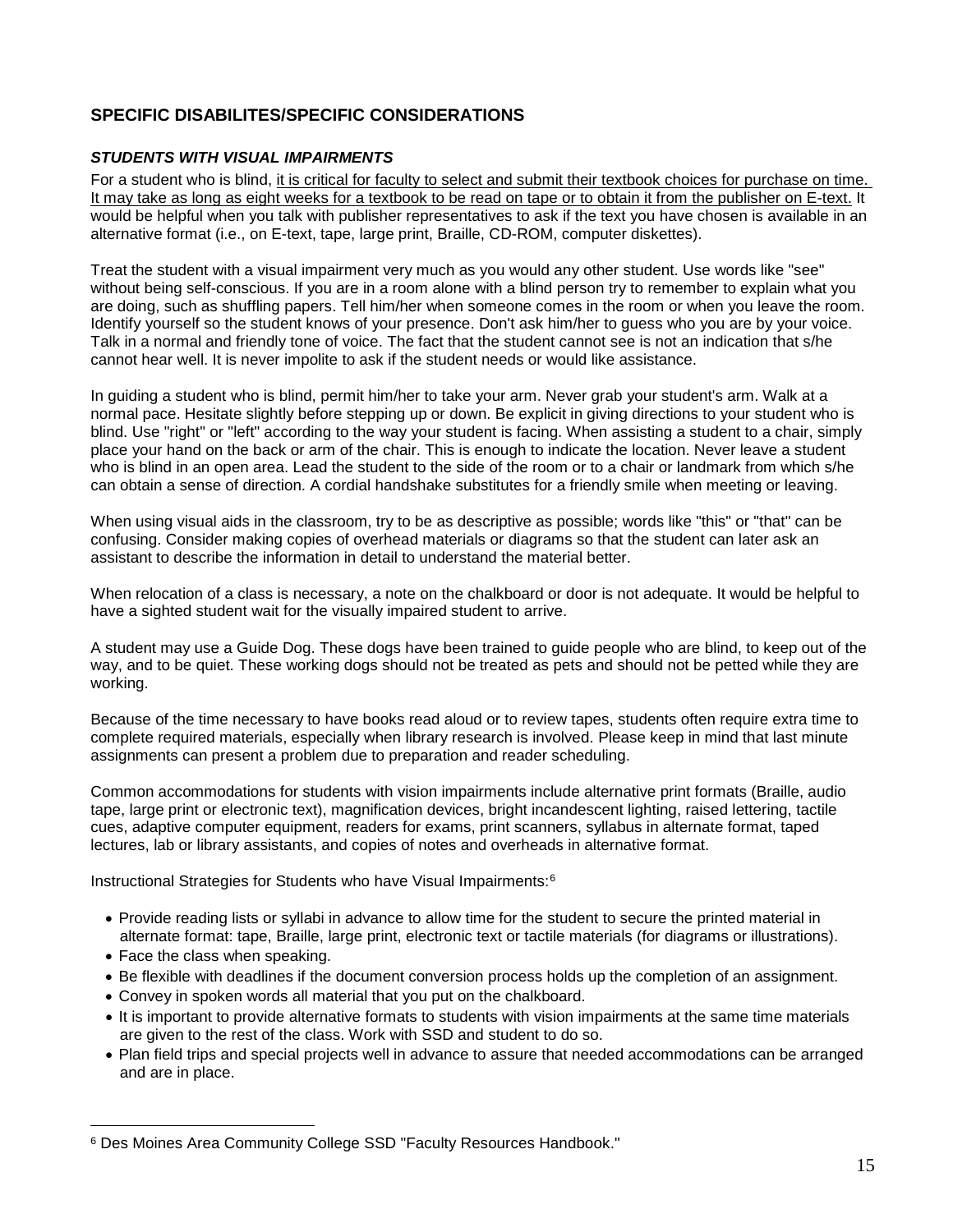#### <span id="page-15-0"></span>*STUDENTS WITH PHYSICAL DISABILITIES[7](#page-15-1)*

A wide range of conditions may limit mobility and/or hand function. Among the most common permanent disorders are such musculoskeletal disabilities as partial or total paralysis, amputation or severe injury, arthritis, active sickle cell disease, muscular dystrophy, multiple sclerosis and cerebral palsy. Additionally, respiratory and cardiac diseases that are debilitating may consequently affect mobility. Any of these conditions may also impair the strength, speed, endurance, coordination and dexterity that are necessary for proper hand function. While the degree of disability varies, students may have difficulty getting to or from lectures, participating in lectures and managing out-of-lecture assignments and tests.

Because a student sitting in a wheelchair is about as tall as most children, and because a pat on the head is often used to express affection toward children, some people are inclined to reach out and pat the person in a wheelchair on the head. Students usually find this to be demeaning. A wheelchair is part of the person's body space. Do not lean on the chair; it is similar to hanging or leaning on the person.

When talking to a student in a wheelchair for more than a few minutes, sit down if convenient. Most students who use wheelchairs will ask for assistance if they need it. Do not assume automatically that assistance is required. Offer assistance if you wish, but do not insist, and be willing to accept a "No, thank you" graciously.

Physical access to lecture rooms is a major concern of students who are physically disabled. Students who use wheelchairs, braces, crutches, walking sticks, prostheses, or who fatigue easily, may find it difficult moving about; especially within the time constraints imposed by lecture timetables. Please keep in mind that occasional lateness may be unavoidable. Tardiness or absence may be due to transport problems, inclement weather or lift or wheelchair breakdown.

#### **In Class**

Some courses and classrooms present obstacles to the full participation of students who are physically disabled. In seating such students a doorway, a side aisle or the back of the room should be avoided. Laboratory benches too high for wheelchair users to reach or transfer to, or with insufficient under-bench knee clearance, may be modified or they may be replaced with portable benches. Otherwise, the assistance of an aide to follow the student's lab instructions may be necessary. Students with hand-function limitations may have difficulties with writing.

#### **Out-of-Lecture Assignments**

For students who are physically disabled or who have hand-function impairments, the use of the library for reading or research assignments may present obstacles. Arrangements for assistance with library personnel may have to be made for access to card catalogues, bookshelves, and microfiche and other equipment, or for manipulating the pages of publications. Because the completion of required *work* may thus be delayed, the extension *of* deadlines may be appropriate. Off-campus assignments and fieldwork may pose similar problems of access to resources. Instructors should consider such expedients as advance notice, the extension of deadlines and the provision of alternative assignments, to some students with physical disabilities.

Common accommodations for students with mobility impairments include note-takers, accessible classrooms, location, furniture, alternative ways of completing assignments, lab or library assistants, assistive computer technology, exam modifications, and nearby parking.

#### **Instructional Strategies for Students who have Mobility Impairments: [8](#page-15-2)**

- Students may need books on tape or E-text, so make textbook selections early.
- Consider the accessibility of your classroom and your curriculum early in the semester, and discuss any concerns with SSD and/or the student.

<span id="page-15-1"></span><sup>7</sup> From University of Dublin, Trinity College, "Student Disability Services," at<http://www.tcd.ie/disability/index.php>

<span id="page-15-2"></span><sup>8</sup> From Des Moines Area Community College Disability Services Office Faculty Resources Handbook: [https://go.dmacc.edu/student\\_services/disabilities/facultyhandbook/Pages/welcome.aspx](https://go.dmacc.edu/student_services/disabilities/facultyhandbook/Pages/welcome.aspx)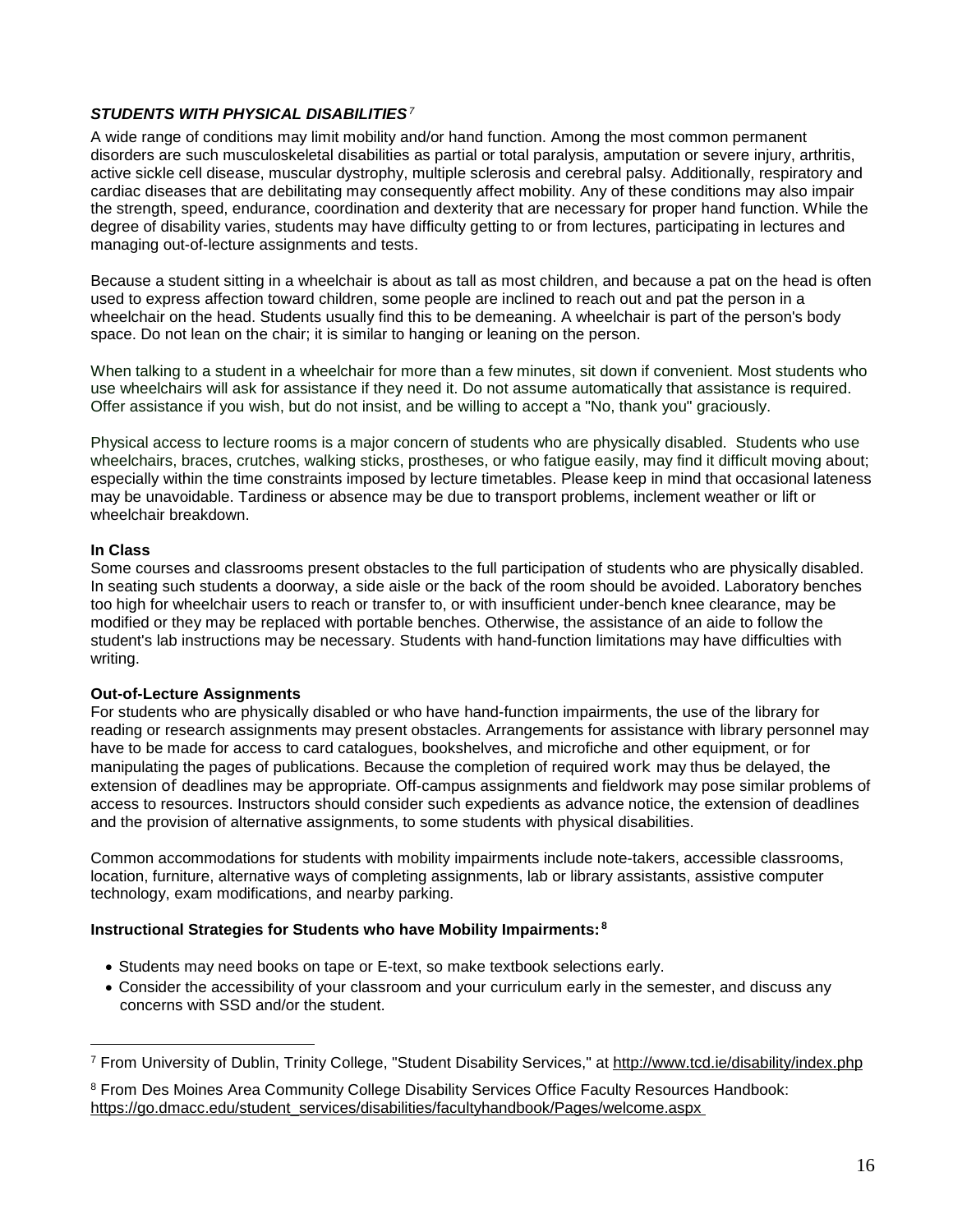- Familiarize yourself with the building's emergency evacuation plan and assure that it is manageable for students who are physically disabled.
- Allow in-class writing assignments to be completed out of class, if necessary.
- Use of a tape recorder or, if requested, assist the student in identifying a note-taker.
- In labs, team the student with a laboratory partner or ask the student if a lab assistant would be helpful.
- If your course includes field trips or off-campus activities, notify students in advance so they can address any accessibility needs.

#### **Lateness and Absences**

Students with mobility impairments may require more time to get to and from classes because the accessible travel routes are sometimes roundabout. They are dependent on elevators being in operating order, and they have more difficulty making up for time lost when an earlier class is held overtime.

Other reasons for these students occasionally being late are: waiting for assistance in opening doors, maneuvering along crowded paths and corridors, and finding and/or navigating a ramp to the building. If a student who uses a wheelchair or has another mobility-related disability is frequently late, it is appropriate to discuss the situation with him/her and seek solutions. Most students will schedule their classes with ample time between them; however this is not always possible.

Students who rely on attendant care or mobility assistance may sometimes experience disruption in their schedules that are beyond their control. Some students are susceptible to medical problems that can require them to be absent during a prolonged course of medical treatment. If this occurs, the student is responsible for notifying his or her instructor of the situation. Some individuals with mobility impairments have disabilities that involve unavoidable personal hygiene problems that may cause them to be absent from class without advance notice. Such problems occur infrequently, but should be given due consideration by faculty members.

#### **Field Trips**

If a class involves fieldwork or field trips, discuss accessibility issues of the location with the student. If access problems exist collaborate with student and SSD to come up with creative solutions.

#### <span id="page-16-0"></span>*STUDENTS WHO ARE DEAF OR HARD OF HEARING*

Common accommodations for students who are deaf or with other levels of hearing loss include sign language interpreters, assistive listening devices, note-takers, preferential seating, and closed-captioned films and videos.

#### **Instructional Strategies for Students who are Deaf or with Other Degrees of Hearing Loss: [9](#page-16-1)**

- An unobstructed line of vision is necessary for students who use interpreters and for those who rely on lip reading.
- When an interpreter is used, the student's view should include both the interpreter and professor.
- When working with a deaf or hard of hearing student, keep your face within view of the student and speak in a natural tone.
- Recognize that many deaf students are second language users of English. American Sign Language, which has a very different grammatical structure, may be the student's first language. Therefore, you may see grammatical and sentence structure errors in their written assignments.
- Use visual aids and the chalkboard to reinforce spoken presentations when possible.
- Repeat the comments and questions of other students, especially those from the back rows and acknowledge who has made the comment so the student and/or interpreter can follow the conversation.
- Do not hesitate to communicate with the student in writing when conveying important information such as assignments, scheduling, deadlines, etc. Write assignments on the board.
- Use e-mail with the student as an effective, easy means of communicating.

#### **Communication**

When using an interpreter to communicate with a student, address the student directly. Many students who are

<span id="page-16-1"></span><sup>9</sup> From Des Moines Area Community College Disability Services Office Faculty Resources Handbook: [https://go.dmacc.edu/student\\_services/disabilities/facultyhandbook/Pages/welcome.aspx](https://go.dmacc.edu/student_services/disabilities/facultyhandbook/Pages/welcome.aspx)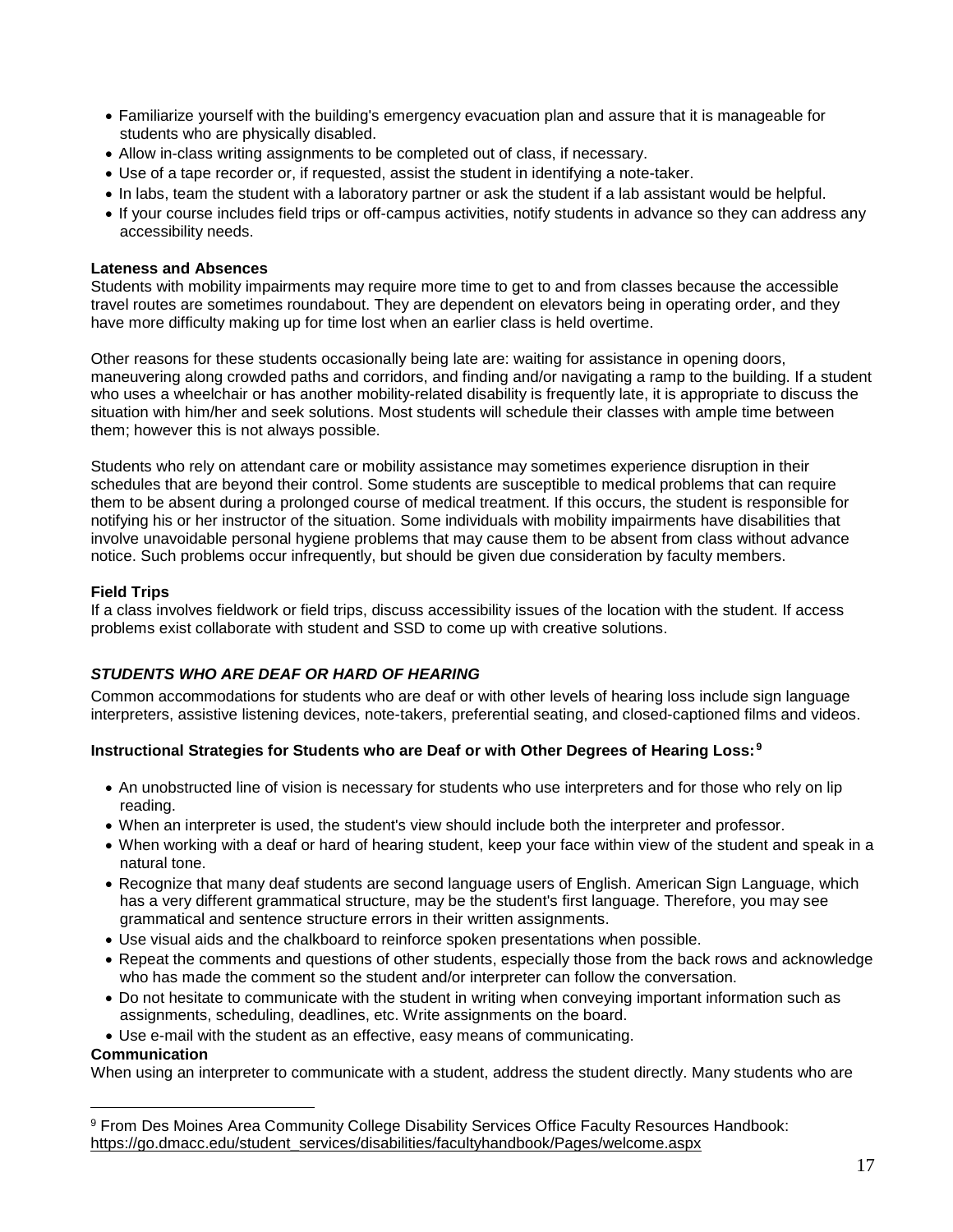hard-of-hearing do not hear tone of voice. Some expressions, such as sarcastic statements, might be misleading if taken literally. Since conversation is a two-way street, receiving messages is as important as sending them. Do not hesitate to ask the individual to slow down or repeat when you do not fully understand. Occasionally the student might have to ask you to restate what you said to make sure he or she completely understands you. Rephrase your statement rather than repeating the same words again.

Lighting is very important when communicating with a deaf or hard-of-hearing person. Do not stand in front of a window or bright light when talking. Try to talk where there is adequate, well distributed light. Be sure to face the individual when talking. Speak slowly and do not over exaggerate your lip movements. Keep your hands away from your face. Using facial expressions, gestures, and other "body language" is helpful in conveying your message.

Be aware that individuals who can hear make the best lip readers. Only 30 percent of the English language is readable on the lips. Among students with extensive training in lip reading, only 25% of speech can be understood. It takes a great deal of concentration to lip read. If you see a student with a hearing aid, this does not mean that the student can understand verbal language. The student may require an alternative form of communication, such as an interpreter, note-taker, or use of other assistive listening devices.

#### **Seating**

A student who is deaf or hard-of-hearing depends on visual cues to supplement what s/he does not hear. Seating is an important consideration. The student will need to be near the front so that his/her view is not obstructed. If a student has a unilateral hearing loss, s/he should be seated so that maximum use of the good ear is permitted.

#### **Participation**

Because of a time lag between the spoken word and the interpretation, the student's contribution to the lecture or discussion may be slightly delayed. Students may have speech and/or language impairments, which may lead to reluctance to participate in class. Assumptions should not be made automatically about the student's ability to participate in certain types of classes. The primary form of communication with the Deaf community is sign language. In view of this, many persons who are deaf or have profound hearing loss since birth or an early age have not mastered the grammatical subtleties of their "second language," English. This does not mean that instructors should overlook errors in written (or spoken) work. However, they should know that this difficulty with English is not related to intelligence but is similar to that experienced by students whose native language is other than English.

#### <span id="page-17-0"></span>*STUDENTS WITH LEARNING DISABILITIES*

Learning disabilities affect the manner in which individuals with average or above average intelligence receive, process, retain and/or express information. A learning disability is NOT to be confused with generalized low ability. Learning disabilities are invisible, but may affect a student's performance in reading, writing, spoken language, math, orientation in space and time and/or organization. The areas of difficulty will vary from one student to another.

Many individuals, particularly older adults, with learning disabilities aren't aware of the reasons for their difficulties in learning. School failures may have been attributed to their being "dumb" or "lazy." Others may have been able to use their strong memory, good people skills, or some other strength to carry them through their high school years. However, when they get to college and try to learn algebra, read a biology textbook, or take notes from a complicated lecture, they discover that it is much harder to get around their learning problems without help.

#### **General Guidelines for Teaching Students with LD[10](#page-17-1)**

- Take initiative. If you notice a problem, talk to the student in private.
- Provide a detailed syllabus and assignment descriptions.
- Give directions both orally and in writing.
- Present material in a variety of ways: visual, aural, etc.
- Build skills gradually over the semester and give frequent feedback.

<span id="page-17-1"></span><sup>10</sup> From "Teaching for Inclusion at<http://cfe.unc.edu/pdfs/TeachforInclusion.pdf>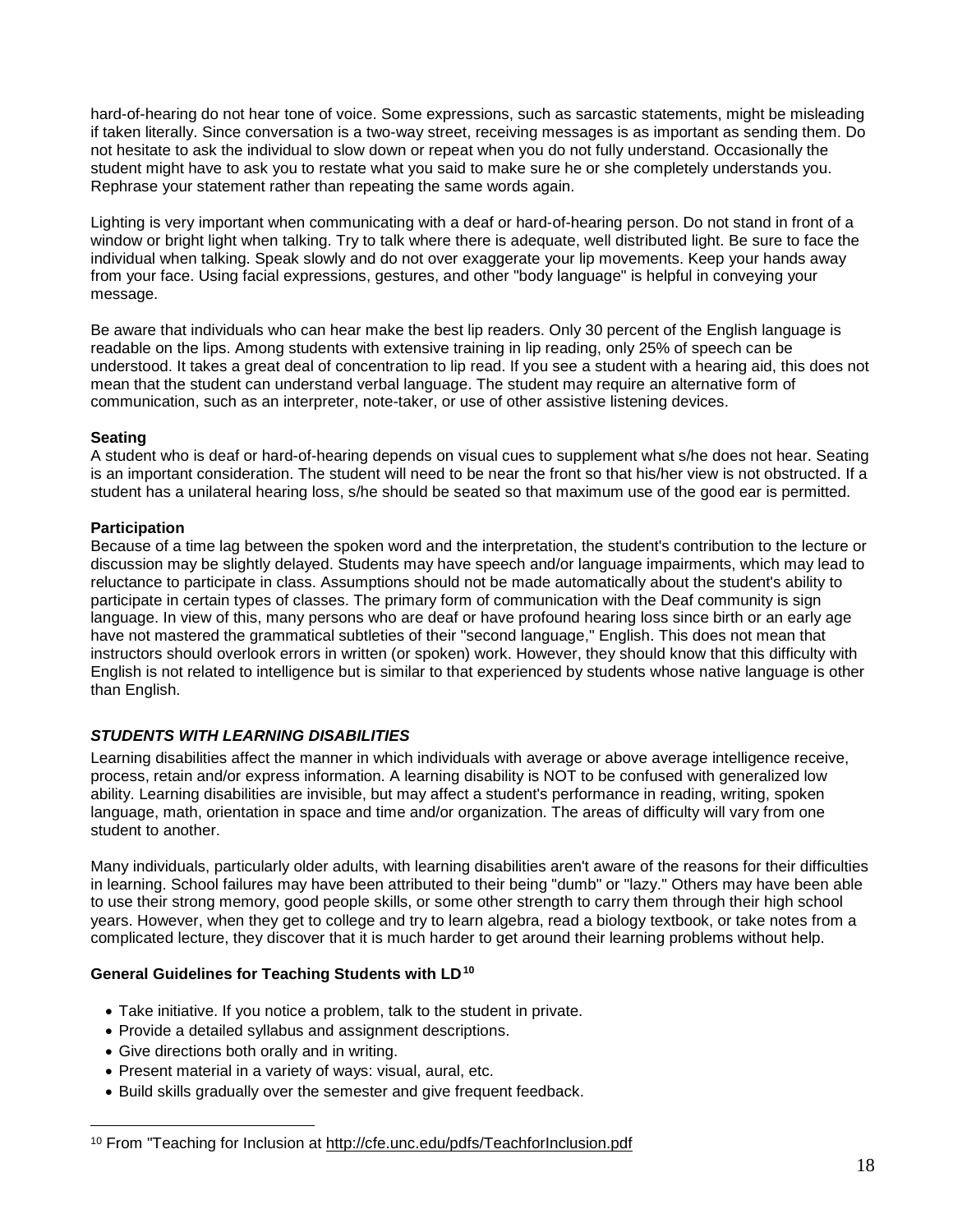- Allow alternative testing formats and/or extended time where appropriate.
- Avoid looking annoyed when a student asks a question you have just answered.
- Keep students' attention through voice modulation, gesturing to emphasize significant points.
- Help students to organize, synthesize, and apply information.

#### <span id="page-18-0"></span>*STUDENTS WITH ATTENTION DEFICIT DISORDER/HYPERACTIVITY/ ADD/ADHD*

Students with ADD/ADHD may display differing degrees of inattention, impulsivity, and hyperactivity. Symptoms may include fidgeting, high levels of distractibility, difficulty following through on instructions, frequent interrupting, blurting out answers before being asked, lack of organization or time management and the appearance of inattention. While medications can help relieve symptoms in some cases, some students do not benefit from medication, may decide not to use medication, or may experience side effects that make medication usage impractical. Students *with ADHD may* also *have* learning disabilities. [11](#page-18-2)

Common accommodations for students with ADHD are exam modifications, testing in a quiet area with decreased distractions, alternative print formats, taped lectures and/or note-takers.

#### **Instructional Strategies for Students who have Attention Deficit Disorders: [12](#page-18-3)**

- Allow front row seating that places most of the distractions behind the student and encourages more focus on the instructor.
- Prepare a syllabus with clear expectations, reading assignments, and exam dates to provide needed structural and organizational assistance.
- Announce, post, and keep clear office hours during which the student can meet with you for clarification of information or assignments.
- Remind students that campus tutoring services are available
- Assist the tutoring office in locating a tutor from within your department if requested.
- Provide information about assignments and due dates well in advance to allow extra time.
- Present course material through a variety of modalities: visual, auditory and kinesthetic. Examples include the use of the board, through lecture, handouts, films or videos, transparencies and with hands-on opportunities.
- Make required book lists available prior to the first day of class to allow students time to begin their reading early or to have their texts put on tape or in other alternate formats.
- Outline class presentations and write new terms and key points on the board.
- Repeat and summarize segments of each presentation and review it in its entirety.
- Illustrate abstract concepts with concrete examples, personal experiences, hands-on models, and such visual structures as charts and graphs.
- When interacting one-on-one with the student, ask the student to paraphrase your comments or instructions to ensure accurate understanding.
- Provide students with chapter outlines or study guides that cue them to key points in their readings.
- Read aloud material that is written on the board or that is given in handouts or transparencies.
- Keep oral instructions concise and reinforce them with brief cue words.<sup>[13](#page-18-4)</sup>

#### <span id="page-18-1"></span>*STUDENTS WITH PSYCHOLOGICAL DISABILITIES*

According to Title 5, psychological disability means a persistent psychological or psychiatric disorder, or emotional or mental illness. In order for a student with a psychological disability to receive SSD services they must present verification of disability to SSD from an appropriately licensed or certified professional. Accommodations for students with psychological disabilities do not include psychotherapy.

Students with psychiatric disabilities present some of the most difficult challenges to an instructor. Like those with

<span id="page-18-2"></span><sup>-</sup><sup>11</sup> From Des Moines Area Community College Disability Services Office Faculty Resources Handbook: [https://go.dmacc.edu/student\\_services/disabilities/facultyhandbook/Pages/welcome.aspx](https://go.dmacc.edu/student_services/disabilities/facultyhandbook/Pages/welcome.aspx)

<span id="page-18-4"></span><span id="page-18-3"></span><sup>12</sup> Ibid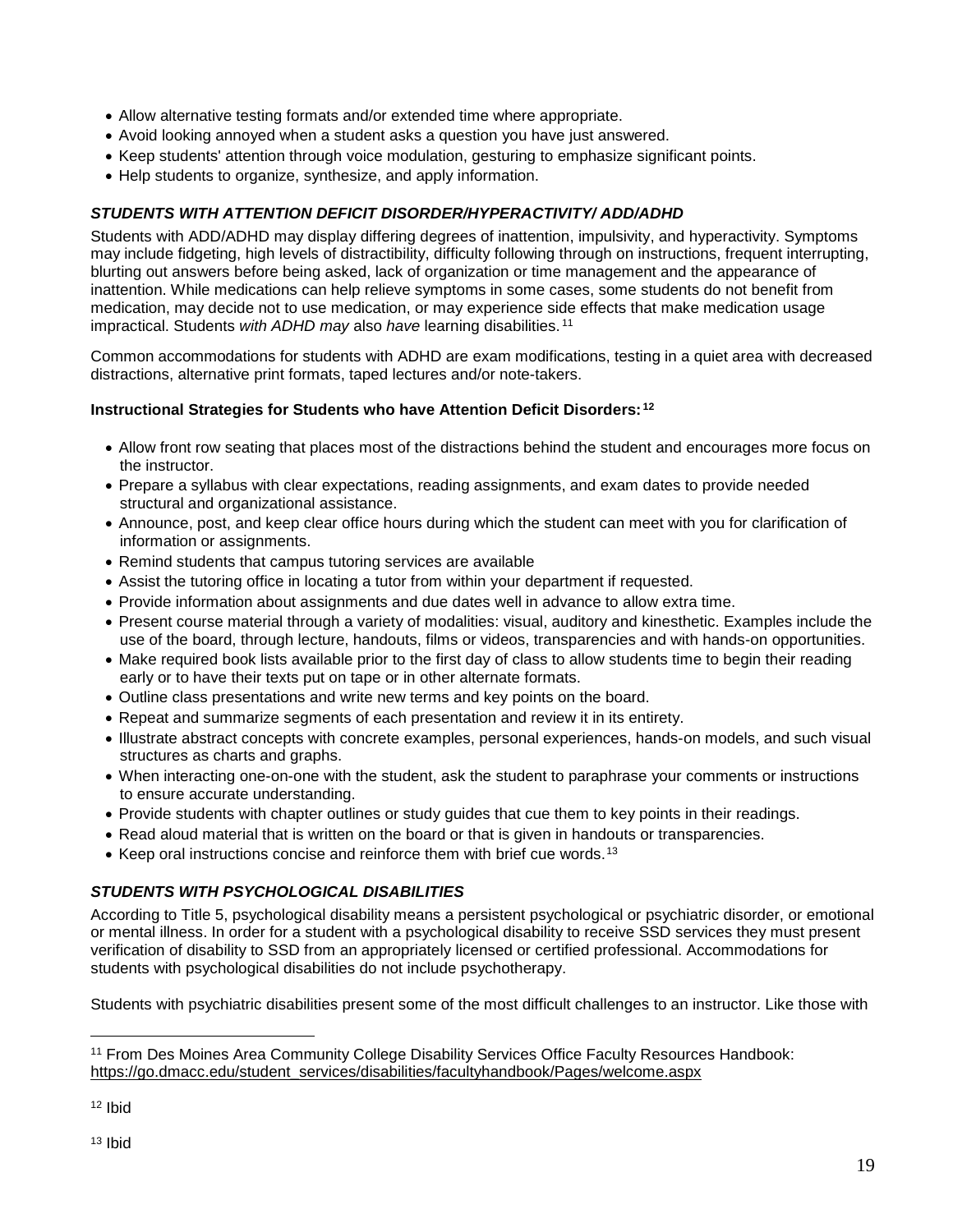other disabilities, their impairments may be hidden, and in fact, latent, with little or no effect on their learning. Among the most common psychological impairments among students is depression. The condition may be temporary, in response to inordinate pressures at college, at work, or in one's social life. It may be manifested as a pathological sense of hopelessness or helplessness, which may provoke, in its extreme, threats or attempts at suicide. It may appear as apathy, disinterest, inattention, impaired concentration, irritability, or as fatigue or other physical symptoms resulting from changes in eating, sleeping or other Jiving patterns.

Anxiety is also prevalent among students and may also be the transient reaction to stress. Mild anxiety, in fact, may promote learning and improve the student's performance. Severe anxiety, however, may reduce concentration, distort perception and weaken the learning process. Anxiety may manifest itself as withdrawal, constant talking, complaining, joking or crying, or extreme fear, sometimes to the point of panic. Bodily symptoms might include episodes or lightheadedness or hyperventilation<sup>[14](#page-19-1)</sup>

It has been the experience of the SSD staff that students with psychological disabilities are usually not disruptive. In any case all students must follow the College Standards of Conduct like all other students. College age students may be experiencing psychological difficulties for the first time. If so, a referral to the Student Health Center might be appropriate. The Student Health Center has a physician and a clinical psychologist on staff.

Psychological disturbances may manifest themselves in negative behavior ranging from indifference and recalcitrance to disruptiveness. Such conduct makes it hard to remember that they have as little control over their disabilities as do students with physical disabilities.

#### **Suggestions for Dealing with Disruptive Behavior:**

- If inappropriate behavior occurs, discuss it with the student privately and directly, delineating if necessary the limits of College Standards of Student Conduct. Call SSD and refer student to SSD counselor.
- In your discussions with the student do not attempt to diagnose or treat the psychological disorder. Rather, explain the boundaries for the student's behavior in your classroom.
- If you sense that discussion would not be effective or if the student approaches you for therapeutic help refer the student to the SSD counselor and/or to the Student Health Center.
- If abusive or threatening behavior occurs, refer the matter to appropriate (disciplinary) college authorities. (X2911)

Common accommodations for students with psychiatric disabilities are exam modifications, alternative ways of completing assignments, time extensions, taped lectures, early syllabus, and study skills and strategies training.

#### **Instructional Strategies for Students who have Psychological Disabilities[15](#page-19-2)**

- Allow the student to tape-record lectures.
- Clearly define course requirements, the dates of exams, and when assignments are due; provide advance notice in writing of any changes.
- Clearly post your attendance policy, testing policies and office hours on your syllabus.

#### <span id="page-19-0"></span>*STUDENTS WITH AUTISM SPECTRUM DISORDERS /ASPERGER'S DISORDER*

Autism is a complex and severe developmental disorder that affects a person's ability to communicate, form relationships with others, and respond appropriately to the environment. Those affected may avoid making eye contact and lack the ability to read faces for signs of emotion or other cues. Children typically do not engage in social play or games with their peers. Unusual behaviors such as rocking, hand-flapping or even self-injurious behavior may be present in some cases. Twenty years ago, autism was diagnosed in only one in every 10,000 children. The National Institute of Health now estimates that autism will affect one in 166 children. The explanation for the increase in cases of autism has been that cases have "missed" the diagnosis in the past, and instead of being reported as autistic, the children were reported as "mentally retarded." Recently, research has implicated environmental factors in explanation of the enormous increase.

<span id="page-19-2"></span><span id="page-19-1"></span><sup>&</sup>lt;sup>14</sup> From University of Dublin, Trinity College, "Student Disability Services," at<http://www.tcd.ie/disability/index.php>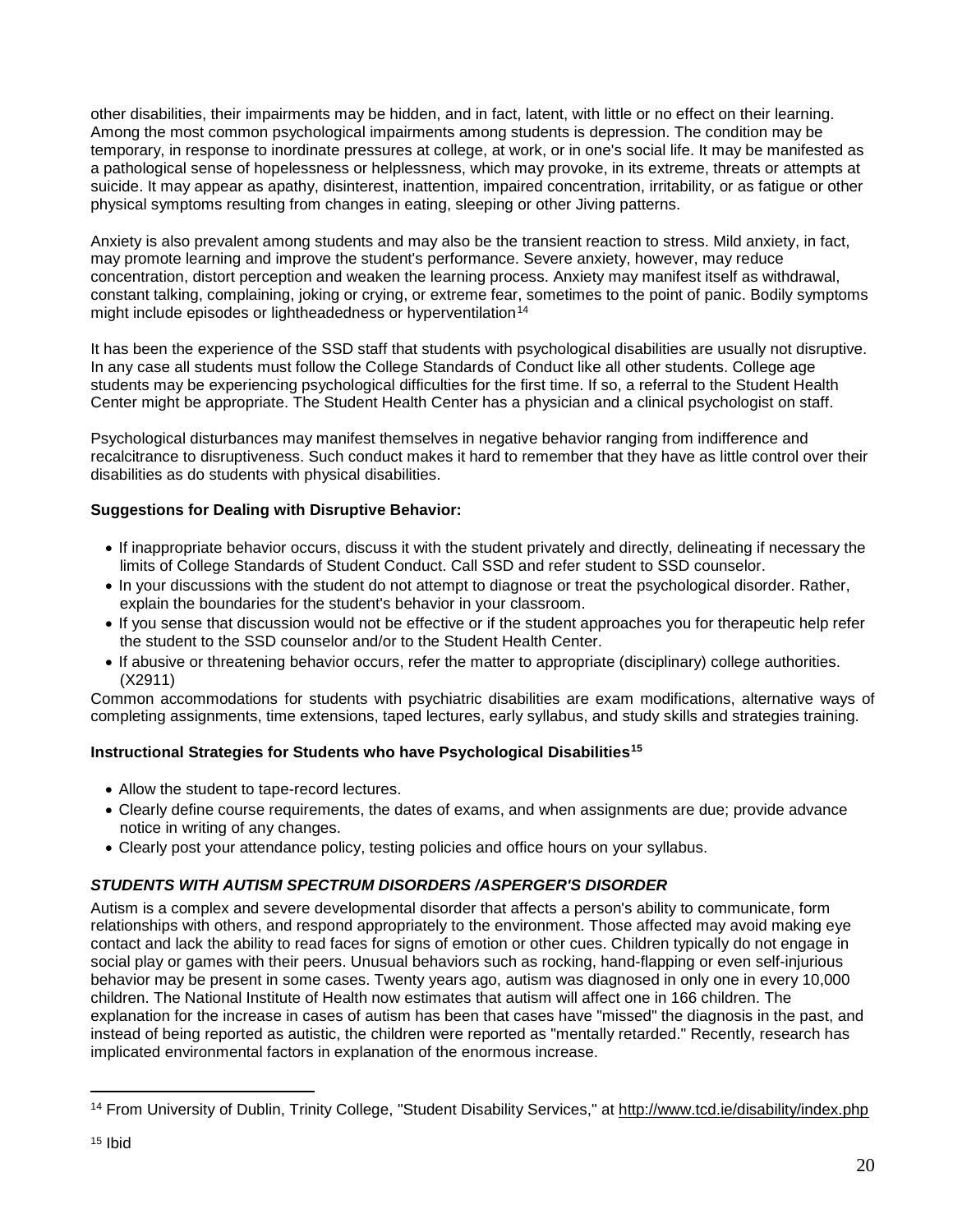The HELP Group, a provider of K-12 special education to children is located across the street on Burbank Ave. Many of their students, who have Autism Spectrum Disorders, Asperger's in particular, make the transition from high school to college, at LAVC. SSD has a close working relationship with the counselors and instructors at HELP.

Asperger's Disorder is thought to be a milder variant of Autism. Affected individuals are characterized by social isolation and eccentric behavior in childhood. There are impairments in two-sided social interaction and nonverbal communication. Though grammatical, their speech is peculiar due to abnormalities of inflection and a repetitive pattern. Clumsiness is prominent both in their articulation and gross motor behavior. These students usually have a circumscribed area of interest, which usually leaves no space for more age-appropriate, common interests. Some examples are cars, doorknobs, hinges, meteorology, astronomy, and history. [16](#page-20-0)

Students with AS usually have average to above-average intelligence (especially in the verbal sphere) but lack high level thinking and comprehension skills. They tend to be very literal. Their images are concrete, and abstraction is poor. Their pedantic speaking style and impressive vocabularies give the false impression that they understand what they are talking about, when in reality they are merely parroting what they have heard or read. The AS student frequently has an excellent rote memory, but it is mechanical in nature; that is, the child may respond like a video that plays in set sequence. Problem-solving skills are poor. [17](#page-20-1)

#### **Students who have Autism/Aspergers: [18](#page-20-2)**

- Often have poor impulse control;
- Have a tendency to parrot back what they have heard but not really understand the information
- Benefit from added explanations and simplifications when lesson concepts are abstract;
- Have exceptional memory abilities and retaining factual information is frequently their forte;
- Often do not understand emotional nuances, multiple levels of meaning, and relationship issues;
- Frequently do not know the difference between general knowledge and personal ideas and therefore assume the teacher will understand their sometimes abstruse expressions. Writing assignments of individuals with AS are often repetitious, flit from one subject to the next, and contain incorrect word connotations;
- Often have excellent reading recognition skills. Language comprehension may be weak. Do not assume they understand what they so fluently read;
- Have difficulties exerting effort in areas in which they are not interested. Academic work may be of poor quality because the student with AS is not motivated.
- Do best with an identified support staff member with whom they can check in with on a daily basis. It is critical that adolescents with AS who are mainstreamed have a support person who can assess how well s/he is coping by meeting with her/him daily and gathering observations from others;
- Students with AS must receive academic assistance as soon as difficulties in a particular area are noted or they can become quickly overwhelmed and react much more severely to failure than do other students.

<span id="page-20-0"></span><sup>16</sup> Ozbayrak, R. Kaan, Asperger's Disorder Home Page at [http://www.aspergers.com](http://www.aspergers.com/)

<span id="page-20-2"></span><span id="page-20-1"></span><sup>17</sup> Williams, Karen, "Understanding the Student with Asperger's Syndrome: Guidelines for Teachers," at <http://www.aspennj.org/pdf/information/articles/understanding-the-student-with-aspergers-syndrome.pdf>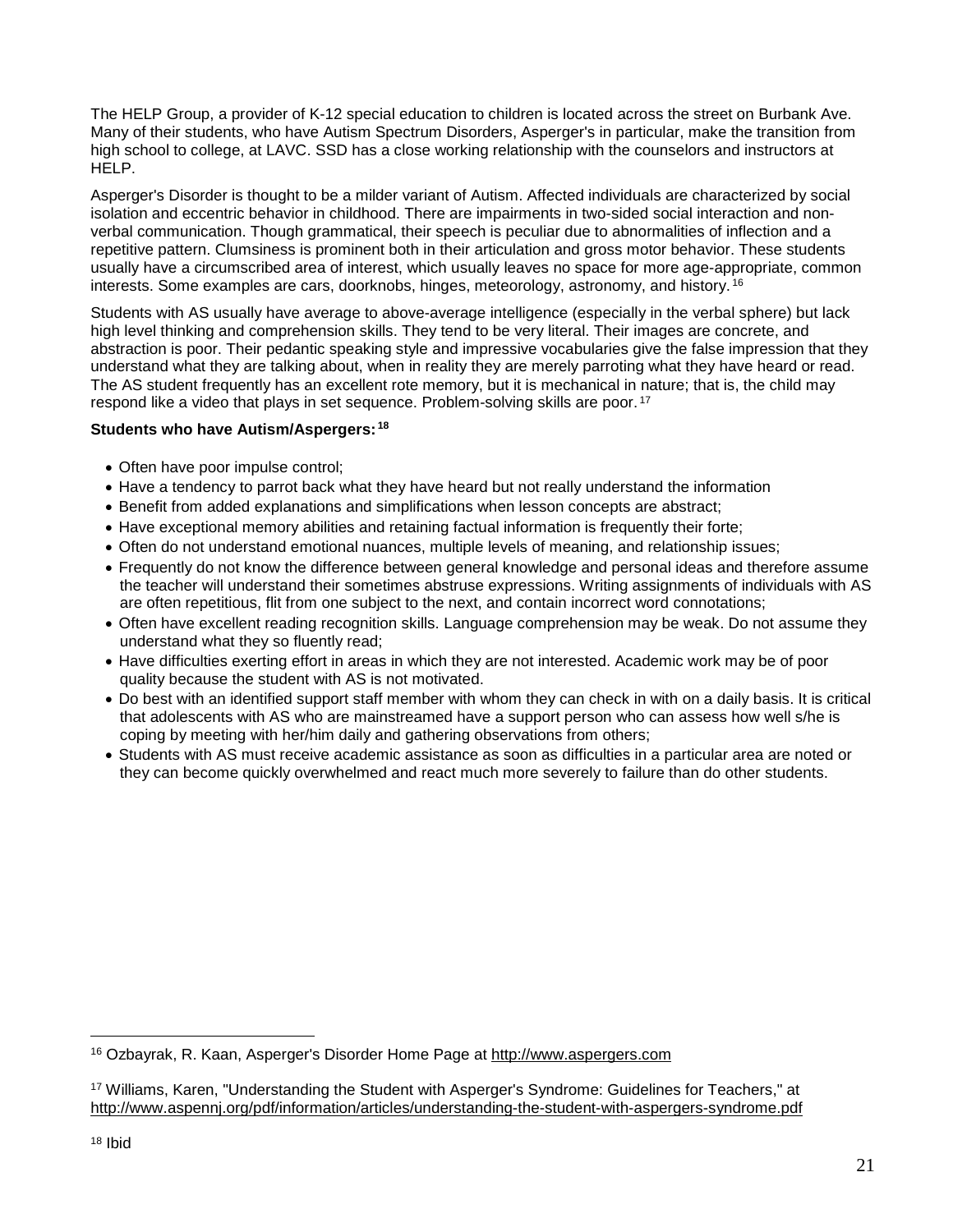#### <span id="page-21-0"></span>*STUDENTS WITH SEIZURE DISORDERS*

Students with seizure disorders sometimes choose to make their condition known to their instructors, to the Student Health Center, and to College Sheriffs Office.

If you see a student or instructor having a seizure, first ask someone to notify College Sheriff at x 2911. Then, here is how you may be able to help:

- 1. Roll the person on his or her side to prevent choking
- 2. Cushion the person's head.
- 3. Do NOT put anything in the person's mouth.
- 4. Do NOT restrict movement unless the person could be hurt.
- 5. Remove any sharp objects from the immediate area.
- 6. Check for "Medical Alert" bracelet.
- 7. Stay with the person until the seizure ends or help arrives.

#### <span id="page-21-1"></span>**GUIDELINES FOR EMERGENCY EVACUATION OF PERSONS WITH DISABILITIES**[19](#page-21-2)

- 1. In an emergency, always dial x2911 for College Sheriff assistance.
- 2. ASK how you can help BEFORE attempting any rescue or assistance. Ask how the person can best be moved and whether there are any special considerations or items that need to come with the person. Notify sheriff or fire personnel immediately about persons remaining in the building and their locations.

#### **When offering rescue evacuation help to someone with Limited Mobility use the following guidelines:**

1. Attempt a rescue evacuation ONLY if you have had rescue training unless the situation is life threatening. Some persons may have such minimal mobility that lifting them may be dangerous. (See following information regarding Non-Ambulatory persons.) Clear the exit route of debris so the floor is clear. Be sure the person takes crutches, walkers or other mobility devices with them.

#### **When offering rescue evacuation to persons who are Non-Ambulatory:**

- 1. When evacuating always ask what method of assistance the person prefers. Not all persons can be removed from their wheelchairs and carried safely. Persons with chronic pain, catheter leg bags, fragility, or braces may not be able to extend or move extremities.
- 2. Person may have a physical condition that contraindicates lifting, such as heart conditions or back problems or other severe physical complications. Non-ambulatory persons frequently have respiratory complications or rely on electric artificial respirators. They should be given priority assistance if there is smoke or fumes as their ability to breathe is seriously in danger.

#### **Transferring a Person Out of a Wheelchair:**

- 1. Check that the individual is not at risk when being transferred or carried. Note the location of the wheelchair and upon exiting the building immediately inform the Sheriffs Office of the location of the wheelchair so they can retrieve it. The wheelchair is essential to the person's mobility and safety.
- 2. Use a two-person chair carry: two assistants link arms to form a backrest and grip wrists to form a seat.
- 3. Semi-ambulatory person may lean against back of assistant while assistant holds both persons arms over assistant's shoulders. The assistant leans forward slightly to take most of the person's weight.
- 4. Two assistants carry person by extremities. One assistant stands behind and wraps arms around person's chest under person's arms. Second assistant stands facing away from the person between their legs and lifts person's legs under knees.

<span id="page-21-2"></span><sup>19</sup> From Santa Barbara City College, "Emergency Evacuation Guidelines," at [http://www.sbcc.edu/dsps/policiesprocedures/emergencyevac.php.](http://www.sbcc.edu/dsps/policiesprocedures/emergencyevac.php)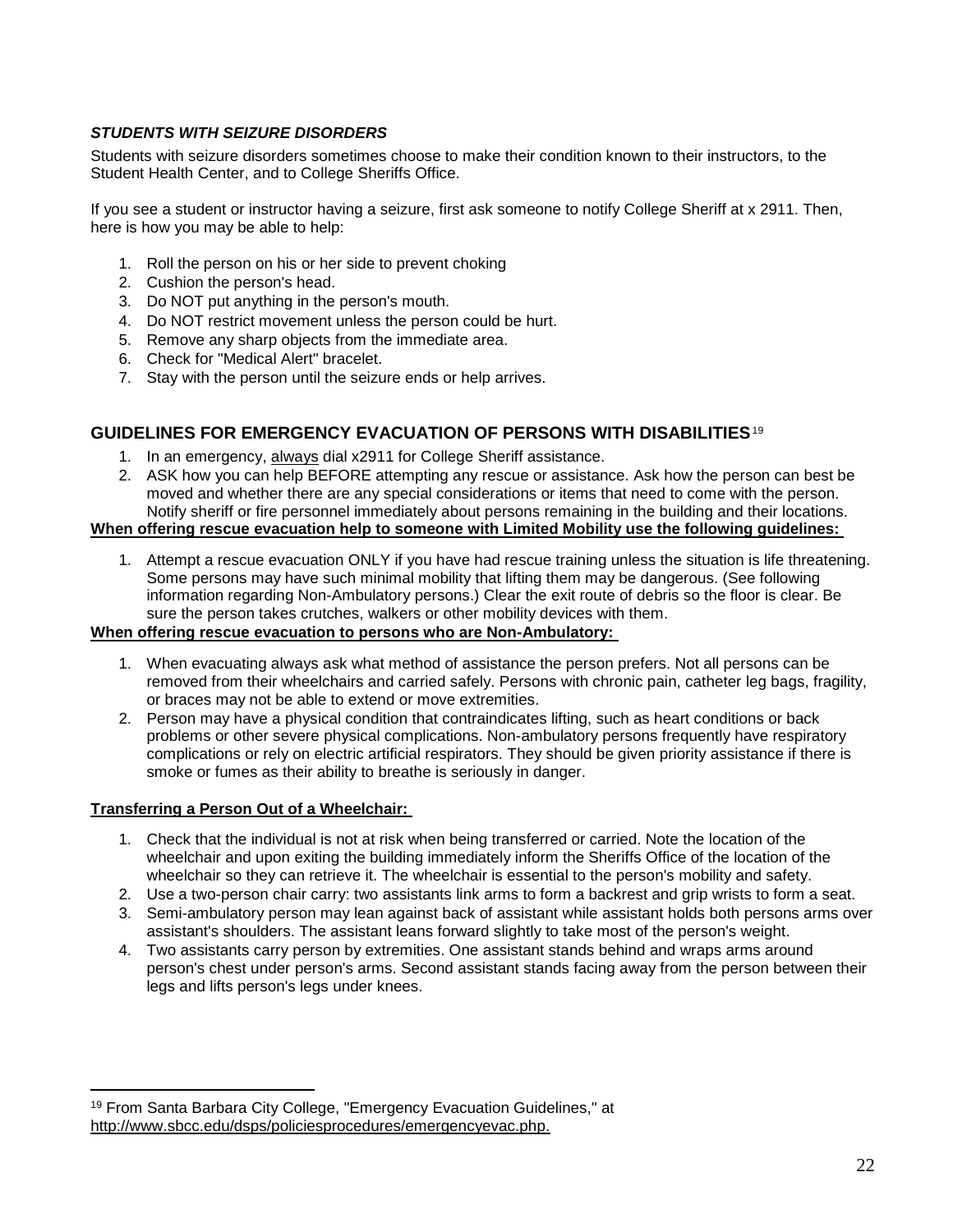#### **Moving a Person in a Wheelchair Down a Flight of Stairs**

- 1. LAVC Sheriff has stair evacuation equipment and some equipment is stored adjacent to the second floor Campus Center stairwell. Sheriffs have been trained in the use of this equipment.
- 2. If for some reason it is necessary to move the person in their wheelchair without the evacuation equipment, it is desirable to have a minimum of two assisting persons, with four assisting persons preferred for adults with heavy wheelchairs.
- 3. Secure the wheelchair seatbelt.
- 4. The wheelchair battery may have to be removed first.
- 5. The strongest person(s) should be placed at the back of the chair and will grip the chair handles.
- 6. The other assisting person(s) will note what parts of the chair are removable (wheels, armrests, footplates) so they do NOT lift the chair by those parts. They will grip the front seat frame and/or nonremovable leg rests.
- 7. Always keep the wheelchair facing away from the stairs.
- 8. ROLL the wheelchair up or down the stairs. Do NOT carry as this may cause back trouble for the assistant. Let the wheelchair carry the weight.
- 9. Keep the wheelchair slightly tilted back to keep the wheelchair user secure. However, do not tilt too far as this could cause the assistant to lose balance and pitch forward.

#### **Moving a person in a wheelchair over a curb or single step:**

- 1. Secure the wheelchair seatbelt.
- 2. Just before reaching the edge of the curb or the step turn the wheelchair around so that it is facing away from the edge. You will back the wheelchair down.
- 3. The assistant will hold tightly to the handles and slowly back the wheelchair so the rear wheels roll down the edge. The assistant will press a hip against the back of the chair as the rear wheels slowly roll off the edge.
- 4. The assistant will press a foot on the anti-tipping bar as the chair is very slowly backed away from the curb. Then the front wheels are slowly lowered to the ground.
- 5. Turn the wheelchair around being carefully to avoid the ankles of other people passing by.

#### **Moving a person in a wheelchair over rough terrain:**

- 1. Secure the wheelchair seatbelt.
- 2. When approaching surfaces that may cause a problem for wheels such as grates, soft lawns, pitted floors or sand turn the wheelchair around and go backwards.
- 3. Lift the front wheels up very slightly to put the weight of the chair on the rear wheels. Do not tilt the chair too far back.

#### **Evacuating a person who is blind:**

- 1. Tell the person the nature of the emergency: offer to guide him/her by offering your left/right elbow. This is the preferred, standard method when acting as a sighted guide. Do not grab a visually impaired person's arm.
- 2. Be sure the person brings with them all mobility aides such as white canes.
- 3. The individual may have a guide dog that may be disoriented. Ask the advice of the person who is blind regarding your level of assistance. The guide dog stays with the individual, if possible.
- 4. Give verbal directions to advice about the safest routes. Use compass directions, estimated distances and directional terms to orientate the person. As you walk describe where you are and advise of any obstacles such as overhanging objects, uneven pavements, curbs, or narrow passageways.
- 5. When you have reached a safe location, orient the person to where she/he is. Ask if further assistance is needed.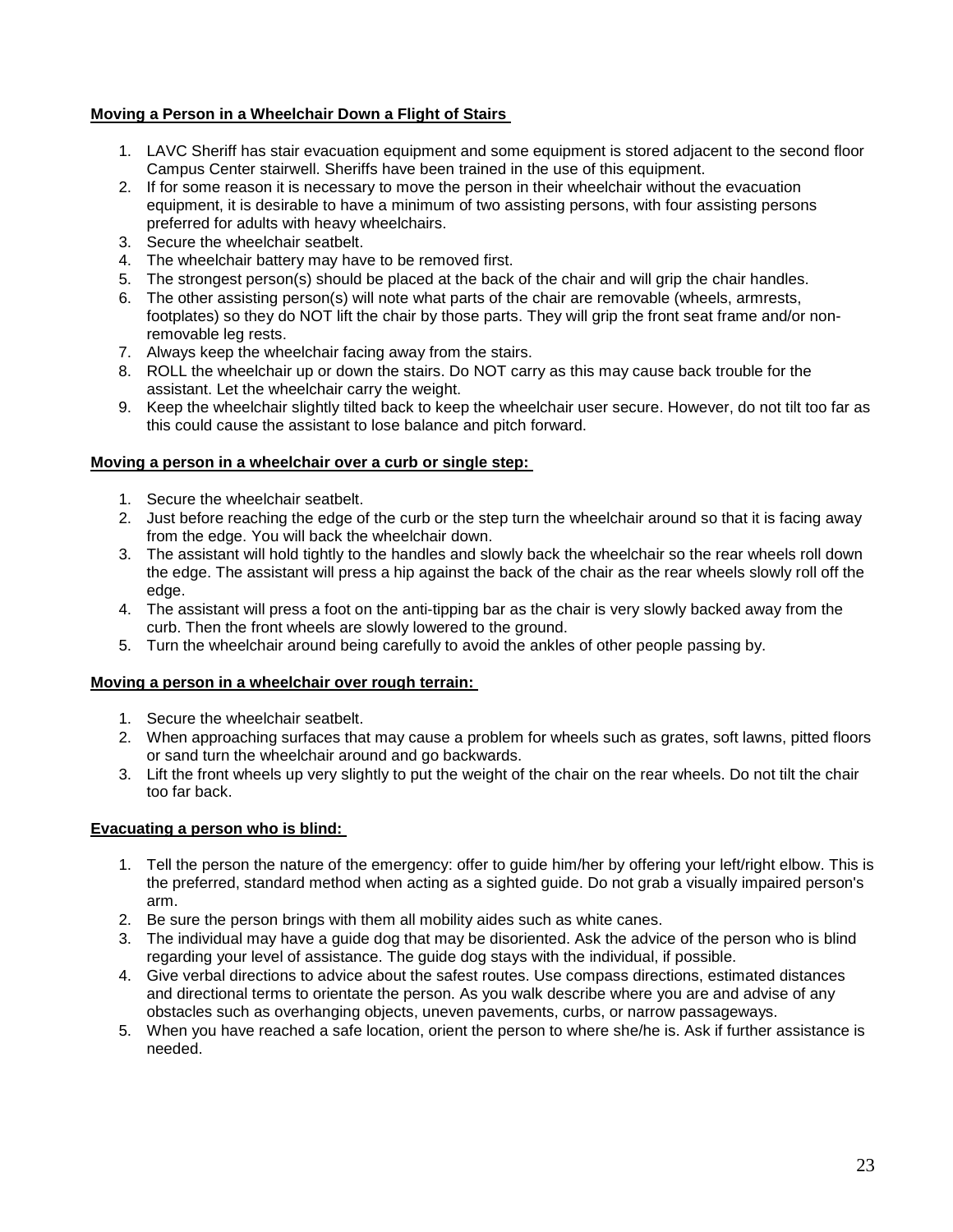#### **Evacuating a person who is deaf:**

When offering assistance to someone who is deaf or hard of hearing use the following guidelines.

- 1. Write a note stating what the emergency is and what the evacuation route is (e.g. "Fire: go out the rear door to parking lot.").
- 2. Turn the room lights on and off to gain attention, and then indicate through hand gestures or writing on the blackboard what is happening and where to go.

#### <span id="page-23-0"></span>**EMERGENCY GUIDELINES FOR PERSONS WITH DISABILITIES**[20](#page-23-1)

#### **Preparing for Emergency**

- 1. Be familiar with all standard LAVC emergency evacuation procedures. Please note that the following guidelines are in addition to all other emergency evacuation advice for all individuals.
- 2. Meet with LAVC Sheriff staff to review the best evacuation routes for the buildings you will be using.
- 3. Convey your personal emergency evacuation needs in writing to the Sheriff Office, your instructor, classmate, supervisor, or co-worker at the beginning of each semester.
- 4. Establish a buddy system and an alternate for each class or working area. Instruct these buddies on how to assist you in the event of an emergency. Some persons may need two buddies.
- 5. Persons who are deaf may wish to prepare a written card requesting non-verbal emergency assistance and guidance (in writing or gesture).
- 6. Persons using power wheelchairs should schedule battery recharging on a regular basis and make sure the wheelchair battery is charged before leaving home.
- 7. Provide contact information for accessible transportation services should personal vehicles be inaccessible.
- 8. Those persons who cannot speak loudly enough to call for help should carry a whistle or other noisemaker.
- 9. If you are blind or have low vision, learn the location of the exits in advance.
- 10. If you have a personal attendant, family member or friend who cares for you, make arrangements before an emergency for her/him to check on you immediately after an emergency.
- 11. Make copies of your health information, evacuation plans and other emergency documents and give them to your attendant, family member or friend.
- 12. Have in place a plan of how to contact significant others in an emergency. Telephones may not be functioning, so devise a back up. Notify your support network when you go out of town or off campus and when you plan to return. Have them do the same to you should they leave.

#### **In An Emergency on Campus (Dial 2911)**

- 1. Use the Emergency Buddy System you have set up ahead of time.
- 2. Give clear requests for assistance (verbally or in writing) and explicit directions on how you want assistance.
- 3. Persons who have mobility disabilities please note that if you are in an LAVC elevator during an emergency or fire, the elevator will automatically return to the first floor and open the doors and shut off.
- 4. In the case of a power outage during daylight and you are on the second floor you may choose to wait near a window where there is natural light and access to a working telephone. Be sure to inform others leaving the building of your decision and ask them to inform the Sheriff's Office of your location.
- 5. If there is a power outage and an evacuation has been ordered, or if the outage occurs at night, call LAVC Sheriff at x2911 from a campus phone or \*80 from a campus payphone to request evacuation assistance.
- 6. If assistance is not immediately available and you cannot exit the building you should remain calm and move to the safest area possible such as an near an enclosed stairwell, the elevator lobby, or an office with the door shut which is a good distance from the hazard and away from falling debris. Rescue personnel will first check all exit corridors and stairwells for those trapped.
- 7. Continue to call for help or use a whistle or noisemaker until rescued.

<span id="page-23-1"></span><sup>20</sup> From Santa Barbara City College, "Emergency Evacuation Guidelines," at <http://www.sbcc.edu/dsps/policiesprocedures/emergencyevac.php>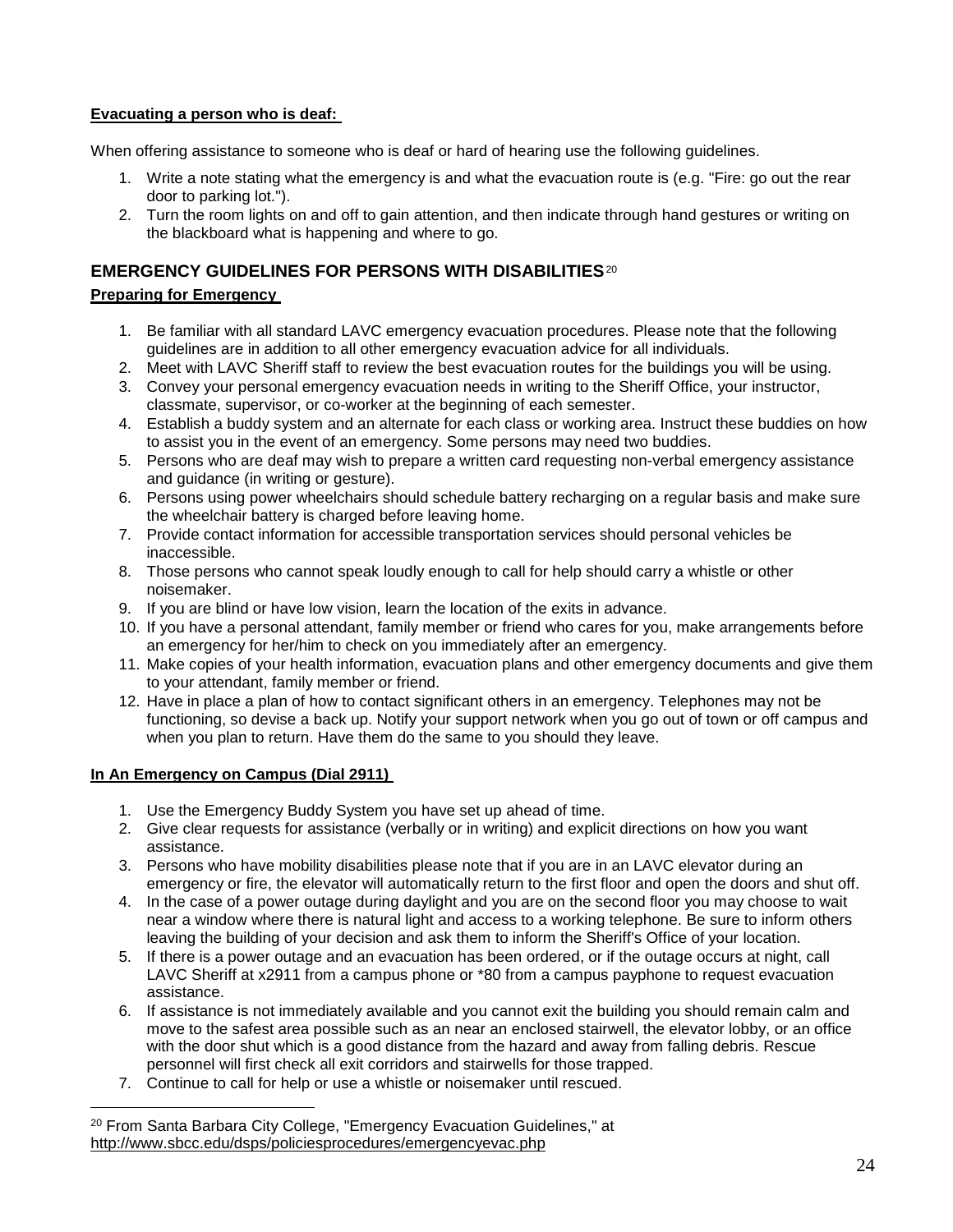# <span id="page-24-0"></span>**SSD FORMS**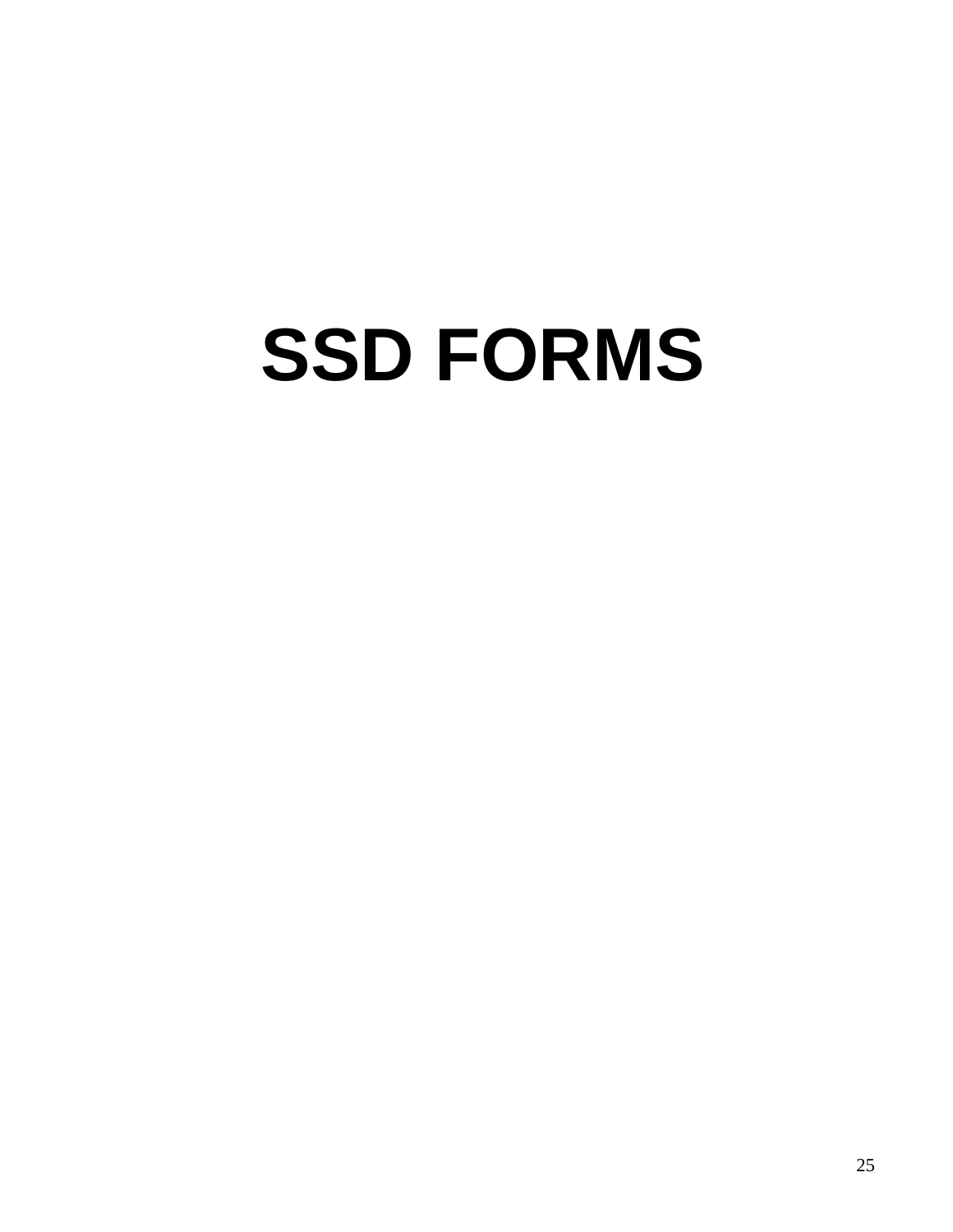

## **Classroom & Testing Accommodations**

| <b>Classroom &amp; Testing Accommodations</b><br><b>Services for Students with Disabilities Office</b><br>Phone: 818-947-2681 ♦ Email: ssdexams@lavc.edu                                                                                                                                                                                                                                                                                                                                                                                                                                                                                                                                                        |                                                                                                                                                                                                                                      |                                                                         |                                             |                                           | <b>Go To Bottom</b><br><b>Reset Form</b> |
|-----------------------------------------------------------------------------------------------------------------------------------------------------------------------------------------------------------------------------------------------------------------------------------------------------------------------------------------------------------------------------------------------------------------------------------------------------------------------------------------------------------------------------------------------------------------------------------------------------------------------------------------------------------------------------------------------------------------|--------------------------------------------------------------------------------------------------------------------------------------------------------------------------------------------------------------------------------------|-------------------------------------------------------------------------|---------------------------------------------|-------------------------------------------|------------------------------------------|
|                                                                                                                                                                                                                                                                                                                                                                                                                                                                                                                                                                                                                                                                                                                 |                                                                                                                                                                                                                                      |                                                                         |                                             |                                           |                                          |
|                                                                                                                                                                                                                                                                                                                                                                                                                                                                                                                                                                                                                                                                                                                 |                                                                                                                                                                                                                                      |                                                                         |                                             |                                           |                                          |
|                                                                                                                                                                                                                                                                                                                                                                                                                                                                                                                                                                                                                                                                                                                 |                                                                                                                                                                                                                                      |                                                                         |                                             |                                           |                                          |
| In compliance with Section 504 of the Rehabilitation Act of 1973 and The Americans with Disabilities Act of<br>1990, this student named above has documentation with SSD that verifies a disability requiring learning or<br>testing accommodations in order to ensure equal opportunity for access to the curriculum and to demonstrate<br>content mastery in your class. Based on this student's profile and disability documentation, accommodations<br>considered reasonable and appropriate, are noted below.<br>If you feel any of these accommodations will compromise the integrity of the course, please contact the SSD<br><b>Associate Dean, ext 2679.</b>                                           |                                                                                                                                                                                                                                      |                                                                         |                                             |                                           |                                          |
| <b>SECTION A:</b>                                                                                                                                                                                                                                                                                                                                                                                                                                                                                                                                                                                                                                                                                               |                                                                                                                                                                                                                                      |                                                                         |                                             |                                           |                                          |
| <b>CLASSROOM ACCOMMODATIONS</b>                                                                                                                                                                                                                                                                                                                                                                                                                                                                                                                                                                                                                                                                                 |                                                                                                                                                                                                                                      | <b>INSTRUCTOR: PLEASE INDICATE ADDITIONAL PARAMETERS IN SECTION B**</b> |                                             | <b>ALTERNATIVE TESTING ACCOMMODATIONS</b> |                                          |
| tape record lectures per CA Ed Code Sec. 78907 (* see below)<br>⊔.                                                                                                                                                                                                                                                                                                                                                                                                                                                                                                                                                                                                                                              |                                                                                                                                                                                                                                      |                                                                         |                                             |                                           |                                          |
| spellchecker or word processor<br>ப                                                                                                                                                                                                                                                                                                                                                                                                                                                                                                                                                                                                                                                                             |                                                                                                                                                                                                                                      |                                                                         |                                             |                                           |                                          |
| ப                                                                                                                                                                                                                                                                                                                                                                                                                                                                                                                                                                                                                                                                                                               |                                                                                                                                                                                                                                      | $\Box$ distraction-reduced environment                                  |                                             |                                           |                                          |
| $\Box$                                                                                                                                                                                                                                                                                                                                                                                                                                                                                                                                                                                                                                                                                                          |                                                                                                                                                                                                                                      |                                                                         |                                             |                                           |                                          |
| $\Box$ interpreter (please see attached form)                                                                                                                                                                                                                                                                                                                                                                                                                                                                                                                                                                                                                                                                   |                                                                                                                                                                                                                                      | $\Box$ exam reader (when proctored by SSD)                              |                                             |                                           |                                          |
| ப<br>note-taking assistance (please see reverse or attached form)                                                                                                                                                                                                                                                                                                                                                                                                                                                                                                                                                                                                                                               |                                                                                                                                                                                                                                      | $\Box$ scribe for written exams (when proctored by SSD)                 |                                             |                                           |                                          |
|                                                                                                                                                                                                                                                                                                                                                                                                                                                                                                                                                                                                                                                                                                                 |                                                                                                                                                                                                                                      | alternate format: (supplied by SSD)                                     |                                             |                                           |                                          |
| $\Box$<br>closed captioned videos/dvds                                                                                                                                                                                                                                                                                                                                                                                                                                                                                                                                                                                                                                                                          |                                                                                                                                                                                                                                      |                                                                         | $\Box$ Braille $\Box$ Enlarged Print ______ |                                           |                                          |
| $\Box$                                                                                                                                                                                                                                                                                                                                                                                                                                                                                                                                                                                                                                                                                                          |                                                                                                                                                                                                                                      | $\Box$ spellchecker and/or $\Box$ word processor                        |                                             |                                           |                                          |
| ⊔                                                                                                                                                                                                                                                                                                                                                                                                                                                                                                                                                                                                                                                                                                               |                                                                                                                                                                                                                                      |                                                                         |                                             |                                           |                                          |
| recorded texts (supplied by SSD)                                                                                                                                                                                                                                                                                                                                                                                                                                                                                                                                                                                                                                                                                |                                                                                                                                                                                                                                      | $\Box$ calculator: $\Box$                                               |                                             |                                           |                                          |
| $\Box$                                                                                                                                                                                                                                                                                                                                                                                                                                                                                                                                                                                                                                                                                                          |                                                                                                                                                                                                                                      |                                                                         |                                             |                                           |                                          |
|                                                                                                                                                                                                                                                                                                                                                                                                                                                                                                                                                                                                                                                                                                                 |                                                                                                                                                                                                                                      |                                                                         |                                             |                                           |                                          |
| accommodations if you require assistance or other resources.<br>Electronic recordings of this class, authorized by SSD per CA Ed. Code Section 78907, are for the private use of this student only.<br>They are for the sole purpose of providing access to lecture material and may not be used for any other purpose. The student's<br>signature below indicates understanding and agreement to these conditions.                                                                                                                                                                                                                                                                                             |                                                                                                                                                                                                                                      |                                                                         |                                             |                                           |                                          |
|                                                                                                                                                                                                                                                                                                                                                                                                                                                                                                                                                                                                                                                                                                                 |                                                                                                                                                                                                                                      |                                                                         |                                             |                                           |                                          |
| SECTION B: ** THIS SECTION TO BE COMPLETED BY INSTRUCTOR & RETURNED TO SSD IF TESTING ACCOMMODATIONS ARE INDICATED                                                                                                                                                                                                                                                                                                                                                                                                                                                                                                                                                                                              |                                                                                                                                                                                                                                      |                                                                         |                                             |                                           |                                          |
| I AM REQUESTING THAT SSD PROVIDE THE REQUIRED TESTING ACCOMMODATIONS WITHIN THE FOLLOWING<br>PARAMETERS BEING USED BY ALL STUDENTS TAKING THIS TEST. * I ALSO UNDERSTAND THAT THE PARAMETERS<br>STATED BELOW WILL BE IN EFFECT FOR THE ENTIRE SEMESTER UNLESS I NOTIFY SSD IN WRITING OF ANY CHANGES<br><b>FOR SUBSEQUENT TESTS.</b><br>O Open book O Notes allowed O Dictionary/Spell Checker O Calculator (Describe) ______________________________<br>O Other (Describe) <b>Contained a later and the contact of the contact of the contact of the contact of the contact of the contact of the contact of the contact of the contact of the contact of the contact of the contact of </b><br>$\overline{S}$ |                                                                                                                                                                                                                                      |                                                                         |                                             |                                           |                                          |
|                                                                                                                                                                                                                                                                                                                                                                                                                                                                                                                                                                                                                                                                                                                 |                                                                                                                                                                                                                                      |                                                                         |                                             |                                           |                                          |
|                                                                                                                                                                                                                                                                                                                                                                                                                                                                                                                                                                                                                                                                                                                 |                                                                                                                                                                                                                                      |                                                                         |                                             |                                           |                                          |
| <b>Exam Delivery Preference</b>                                                                                                                                                                                                                                                                                                                                                                                                                                                                                                                                                                                                                                                                                 |                                                                                                                                                                                                                                      |                                                                         | <b>Exam Return Preference</b>               |                                           |                                          |
| $\bigcirc$ I will deliver test                                                                                                                                                                                                                                                                                                                                                                                                                                                                                                                                                                                                                                                                                  |                                                                                                                                                                                                                                      | $\circ$ I will pick up test $\circ$ Return test by Campus Mail – Box #  |                                             |                                           |                                          |
| O I will send test via Campus Mail                                                                                                                                                                                                                                                                                                                                                                                                                                                                                                                                                                                                                                                                              |                                                                                                                                                                                                                                      |                                                                         |                                             |                                           |                                          |
| $\bigcirc$ I will send by email to SSD at ssdexams@lavc.edu                                                                                                                                                                                                                                                                                                                                                                                                                                                                                                                                                                                                                                                     |                                                                                                                                                                                                                                      |                                                                         |                                             |                                           |                                          |
| I WILL PROVIDE THE REQUIRED ACCOMMODATIONS FOR THIS STUDENT AND I CERTIFY THAT THE ACCOMMODATIONS WILL BE<br><b>PROVIDED AS OUTLINED ABOVE</b>                                                                                                                                                                                                                                                                                                                                                                                                                                                                                                                                                                  |                                                                                                                                                                                                                                      |                                                                         |                                             |                                           |                                          |
| INSTRUCTOR SIGNATURE: NATURE: PHONE/EXT:                                                                                                                                                                                                                                                                                                                                                                                                                                                                                                                                                                                                                                                                        |                                                                                                                                                                                                                                      |                                                                         |                                             |                                           | Date: _______                            |
| Prof.: Professional Professional Professional Professional Professional Professional Professional Professional Professional Professional Professional Professional Professional Professional Professional Professional Profess                                                                                                                                                                                                                                                                                                                                                                                                                                                                                  | Course: <u>with the course of the course of the course of the course of the course of the course of the course of the course of the course of the course of the course of the course of the course of the course of the course o</u> |                                                                         |                                             |                                           |                                          |
|                                                                                                                                                                                                                                                                                                                                                                                                                                                                                                                                                                                                                                                                                                                 |                                                                                                                                                                                                                                      |                                                                         |                                             | DATE SENT TO INSTRUCTOR:                  |                                          |
| Rev.2/15/17<br>Alternate Format Available - Call (818) 947-2681                                                                                                                                                                                                                                                                                                                                                                                                                                                                                                                                                                                                                                                 |                                                                                                                                                                                                                                      |                                                                         |                                             |                                           |                                          |
|                                                                                                                                                                                                                                                                                                                                                                                                                                                                                                                                                                                                                                                                                                                 |                                                                                                                                                                                                                                      |                                                                         |                                             | <b>Reset Form Print Form</b>              | <b>Go To Top</b>                         |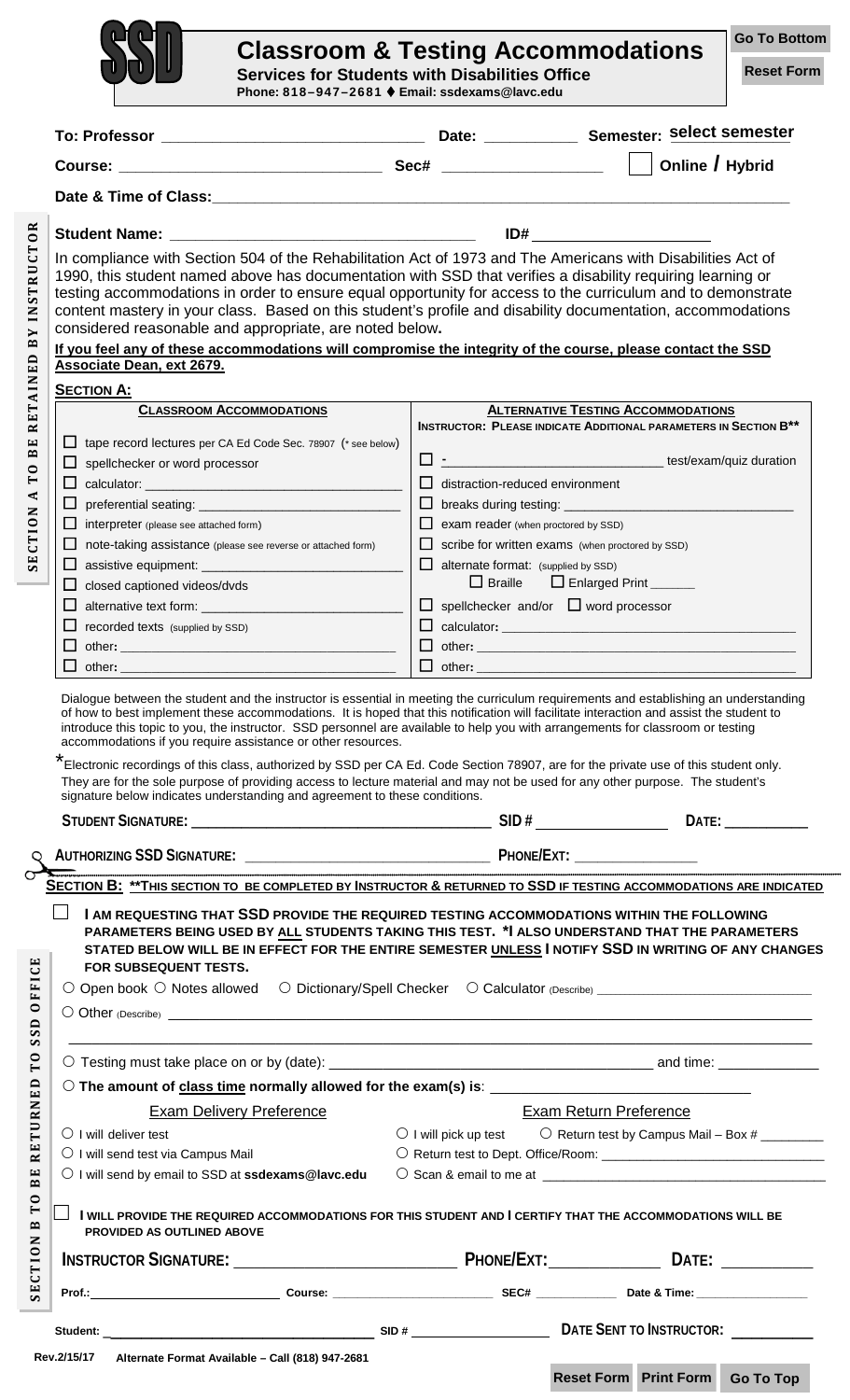## <span id="page-26-0"></span>*NOTE-TAKING ASSISTANCE GUIDELINES FOR ELIGIBLE SSD STUDENTS*

Some students with disabilities are eligible for the accommodation of note-taking assistance in the classroom; if this is the case with this particular student, Note-taking Assistance will be marked as an accommodation under the Classroom Accommodations section on the reverse side of this letter.

Please ask if there is a student in class who takes good notes and who would be willing to share notes with another student with a disability. Inform the class that SSD will provide NCR paper and/or the use of the SSD copying machine; if this is an evening class, arrangements can be made to use the copier in the Academic Affairs office. Please ask the student volunteer to remain after class to meet with you and discuss details of the arrangement. **Please do not identify the SSD student to the class or to the note taker; SSD students are entitled to confidentiality.** 

If you are unable to find a student volunteer in the class, please contact SSD at x2681 to discuss other options. Arrangements for an alternative method of providing the accommodations, such as tape recording the class lectures, can be considered.

\*\*Note-taking assistance should never be used as a substitute for class attendance..



#### <span id="page-26-1"></span>*SSD Memo to Instructor: ASSISTIVE DEVICE: MICROPHONE USE REQUEST*

| Dear:<br><u> 1989 - Jan Berlin, mars and de Britain and de Britain and de Britain and de Britain and de Britain and de Br</u> |               |                     |
|-------------------------------------------------------------------------------------------------------------------------------|---------------|---------------------|
| A student,<br><u> 1980 - Jan Barat, Amerikaansk politik (</u>                                                                 | , $(SID # \_$ | ), enrolled in your |
| Class                                                                                                                         | Section #     | Semester/Year       |

has been determined by SSD to eligible for a disability-based, academic accommodation. This student has a hearing limitation necessitating the use of an assistive device in the classroom. The assistive listening device amplifies sound. A microphone is worn by the speaker/instructor and a headphone set is worn by the student. The student will obtain the device from SSD and bring it to each class session. Please facilitate the provision of this classroom accommodation by wearing the device and returning it to the student after each class. For further information about this accommodation and/or how to use the microphone, you may call the student's SSD Counselor or the SSD Assistive Technology Assistant at extension #2681.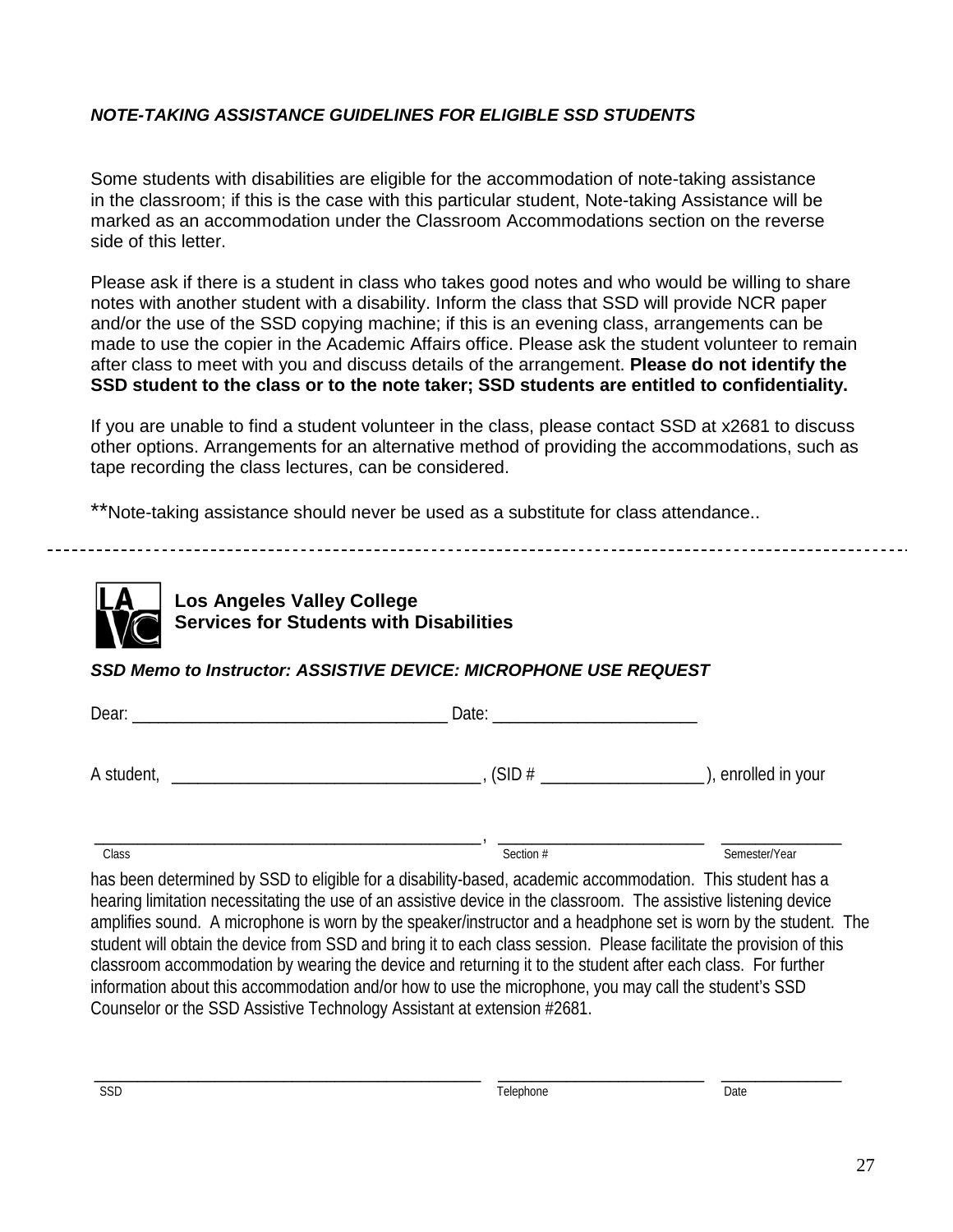



## *SIGN LANGUAGE INTERPRETER SERVICES INFORMATION*

<span id="page-27-0"></span>

| To. |                                |             |                              |
|-----|--------------------------------|-------------|------------------------------|
|     | Instructor Name (Please Print) | Date        | Semester/Year                |
|     |                                |             |                              |
| Re: |                                |             |                              |
|     | Student Name (Please Print)    | Student ID# | Course Name & Section Number |

- 1. Our records show that you have a deaf student enrolled in your class this semester. Sign language interpreter(s) have been assigned to this class to make all communication accessible to you and your student
- 2. Interpreters are trained professionals who facilitate communication between deaf and hearing persons. Interpreters follow the Code of Ethics set forth by the National Registry of Interpreters for the Deaf. They do not advise, tutor, or offer personal opinions but can answer questions to help everyone navigate the interpreter situation.
- 3. We look forward to working with you this semester. If at any time you have questions or comments, please call SSD (x2681) and ask to speak to the student's SSD Counselor or the Associate Dean of SSD. To contact the student by phone, you can use the California Relay Service (866) 735-2922.
- 4. The following information may be helpful when working with an interpreter. Please take a moment to review this information.
	- The interpreter will typically sit in the front of the classroom so that the deaf student can see you, the chalkboard, and the interpreter
	- When communicating with a deaf student, look and speak directly to the student as you would a hearing person. Instead of "Tell her she did well on the exam," you should say, "Ann, you did well on the exam."
	- The interpreter may voice (speak) for the deaf student when she/he signs a question or comments during class. Some students may choose to speak for themselves.
	- Any videos/DVDs shown in the class must be closed-captioned. Work with the interpreter to arrange appropriate lighting for slide lectures or other media presentations.
	- The interpreter will wait 20 minutes for the student to arrive for a class that starts before 5pm and 30 minutes for a class that starts after 5pm. If the student does not arrive by the allotted time, the interpreter will leave.
	- Interpreting services may be suspended if a student does not notify the SSD when he/she will be absent. One absence without a phone call results in a written warning to the student. Two absences without calling our office will result in suspension of services. Services may be reinstated after the student meets with SSD staff.
	- To reduce the possibility of interpreter work-related injuries and fatigue:

Break Interpreters may be assigned to give short breaks to interpreters for long classes. The break interpreter will enter and exit your class as unobtrusively as possible and relieve the regular interpreter for ten minutes or so.

Team Interpreters are two interpreters assigned to the same class for the entire class period. The interpreters relieve each other in 20-30 minute shifts and provide back-up assistance to each other during the interpreting process.

 In case of interpreter absence, your student has been requested to take record the lecture and make an appointment with SSD to have it translated into sign language when an interpreter is available.

> SSD Telephone: (818) 947-2681 or TTY (818) 947-2680 (leave a message if after office hours) SSD Office hours: MWTh 8am – 4pm; Tuesday 8am – 7pm, & F 8am – 1pm or by appointment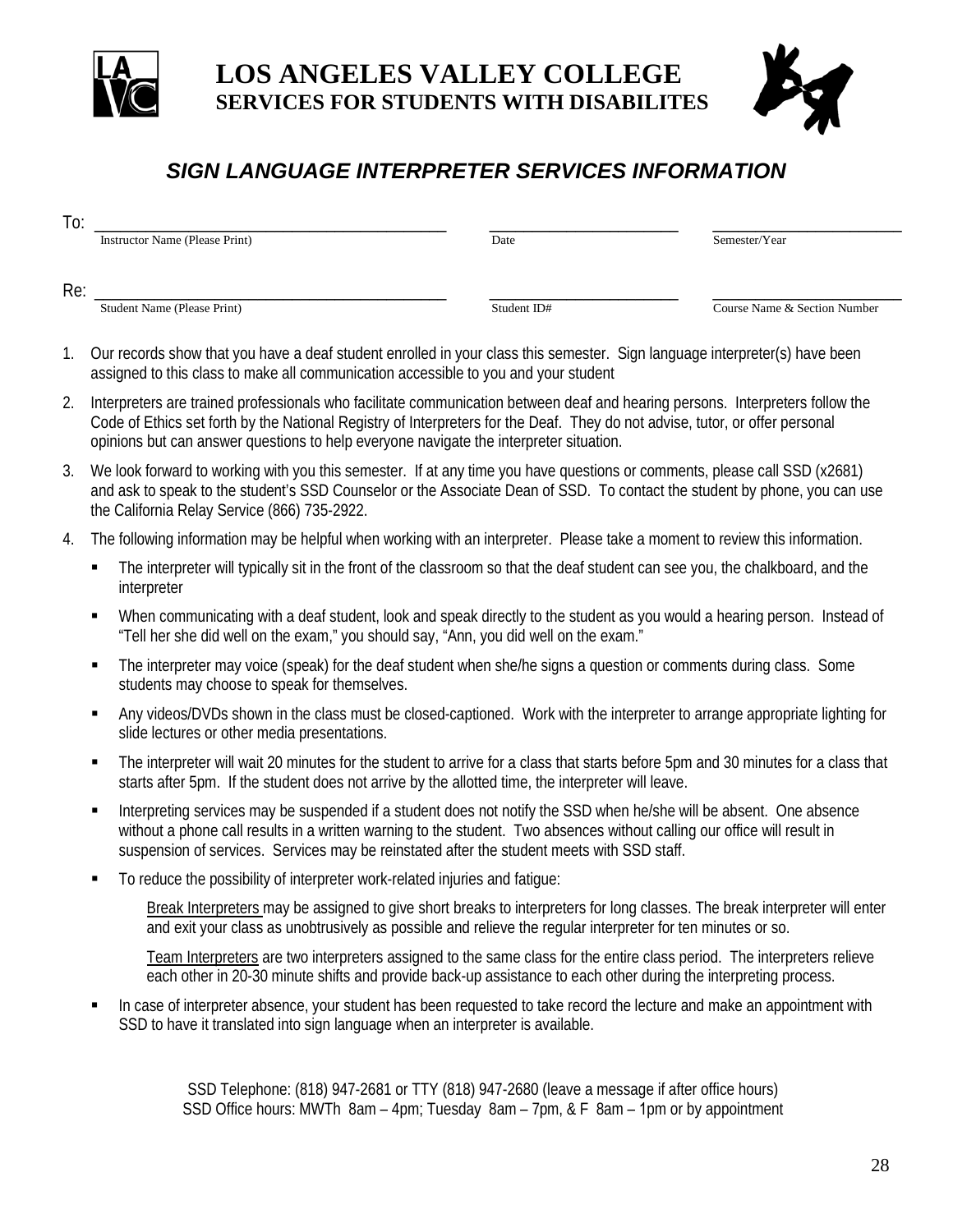

## **LOS ANGELES VALLEY COLLEGE SERVICES FOR STUDENTS WITH DISABILITIES**



## **INSTRUCTOR EVALUATION OF INTERPRETING SERVICES**

<span id="page-28-0"></span>Dear: <u>Dear</u>:

Please take a moment to give feedback to SSD regarding the interpreter services provided in your class(es). SSD strives to provide high quality accommodations for students. Your input is essential. Thank you for your time and participation. Please fill out one form for each interpreter. (Use the back of this sheet if needed.) If you have questions or concerns about interpreter services, please contact our office at extension 2681.

| Please circle your answers.                                              | 1. Does the interpreter arrive to class on time?                                                                                                                                                                                      |                  |        |              |
|--------------------------------------------------------------------------|---------------------------------------------------------------------------------------------------------------------------------------------------------------------------------------------------------------------------------------|------------------|--------|--------------|
| Always                                                                   | Most of the time                                                                                                                                                                                                                      | Sometimes        | Rarely | <b>Never</b> |
|                                                                          | 2. In your opinion, does this interpreter behave professionally?                                                                                                                                                                      |                  |        |              |
| Always                                                                   | Most of the time                                                                                                                                                                                                                      | <b>Sometimes</b> | Rarely | <b>Never</b> |
|                                                                          | Area(s) of concern:<br><u> and</u> the context of context and the context of the context of the context of the context of the context of the context of the context of the context of the context of the context of the context of th |                  |        |              |
|                                                                          |                                                                                                                                                                                                                                       |                  |        |              |
|                                                                          | 3. In general, does the interpreter refrain from having disruptive side conversations with students during class?                                                                                                                     |                  |        |              |
| Always                                                                   | Most of the time                                                                                                                                                                                                                      | Sometimes        | Rarely | <b>Never</b> |
|                                                                          | 4. Do you feel that your lecture is being conveyed?                                                                                                                                                                                   |                  |        |              |
| Always                                                                   | Most of the time                                                                                                                                                                                                                      | Sometimes        | Rarely | <b>Never</b> |
| 5. Is the interpreter helpful when you have questions about his/her job? |                                                                                                                                                                                                                                       |                  |        |              |
| Always                                                                   | Most of the time                                                                                                                                                                                                                      | Sometimes        | Rarely | <b>Never</b> |
|                                                                          | 6. Would you want to work with this interpreter again?                                                                                                                                                                                | Yes<br>No        |        |              |
| Why or why not?                                                          | <u> 1989 - Johann Stoff, deutscher Stoffen und der Stoffen und der Stoffen und der Stoffen und der Stoffen und der</u>                                                                                                                |                  |        |              |

7. What could we do to provide even better services?

## **PLEASE FOLD AND STAPLE OR TAPE THIS FORM CLOSED AND PLACE IN THE SSD CAMPUS MAILBOX ADDRESSED TO:**

## **SERVICES FOR STUDENTS WITH DISABILITIES DAVID GREEN, ASSOCIATE DEAN**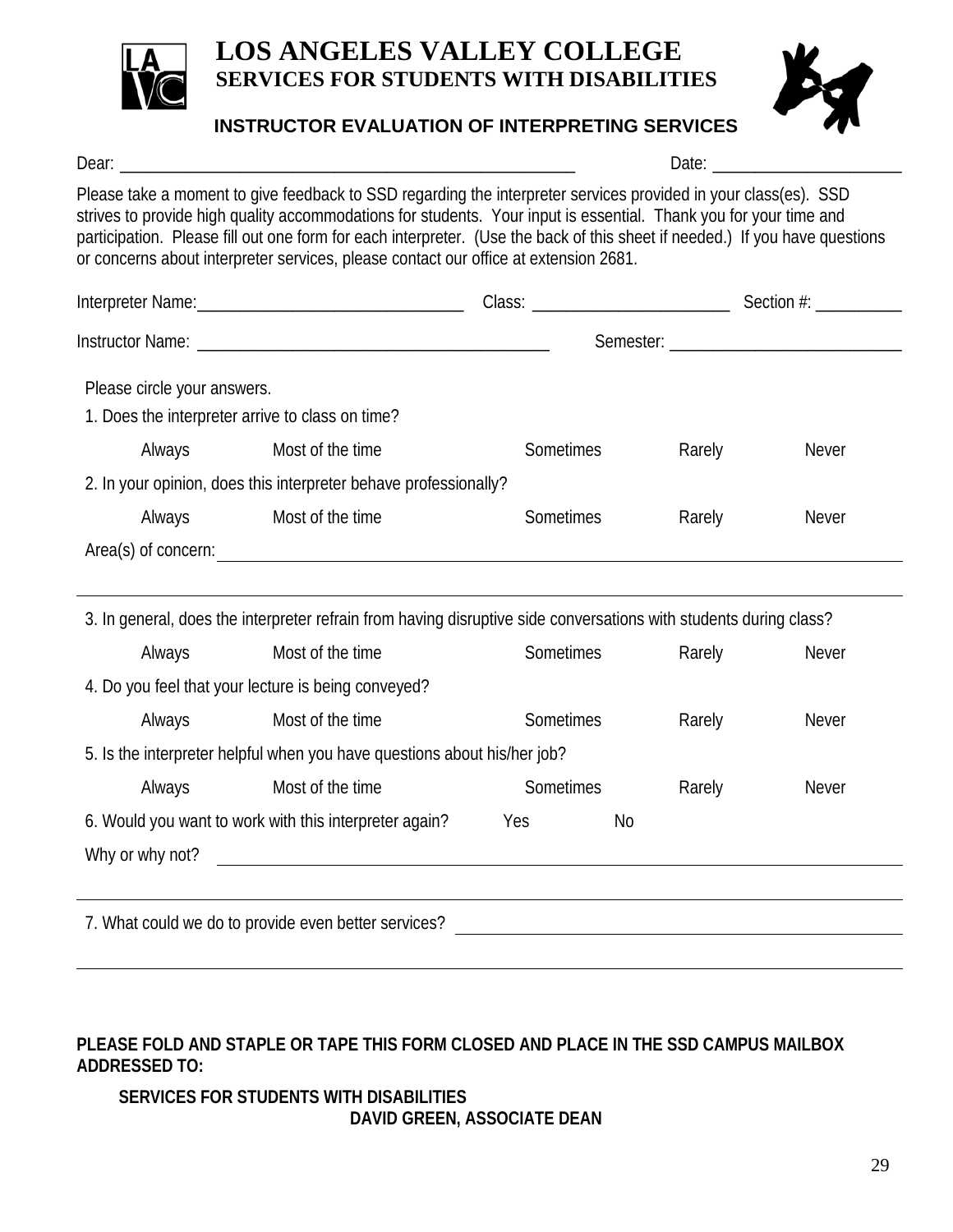## **LOS ANGELES VALLEY COLLEGE SERVICES FOR STUDENTS WITH DISABILITIES**

## **TESTING ACCOMMODATION PROCEDURES**

An instructor may arrange to provide testing accommodations him or herself for the student or may request SSD to do so. If you prefer to provide SSD approved testing accommodations yourself, please indicate this preference on the lower portion of the SSD *Classroom & Testing Accommodations* letter to that you received, then sign, detach, and return it to the SSD Office at the beginning of the semester.

## **To request SSD to provide the testing accommodations for the student, please read and complete this form.**

## **INSTRUCTOR RESPONSIBILITY**

## Specify Test Conditions

 On the other side of this form you are requested to provide details pertaining to the way your exam is being administered in your classroom. This information will assist SSD to maintain proper test administration procedures, ensure test security, and provide equitable test accommodations in the SSD setting for your student. Should you wish SSD to administer an exam under conditions other than those indicated on this form, or if conditions need to be updated for subsequent exams, please request a new form or attach a detailed description of those conditions to the exam when sending it to us. When administering exams, SSD will use the most recent form on file.

## Exams in Alternate Formats

 If the student requires instructional materials, including exams, in an alternate format, such as Braille, Enlarged Print, or Electronic Text, please contact SSD at the beginning of the semester to make arrangements to ensure that your exam(s) can be translated to the requested format by the scheduled testing date(s). The length of time it takes to produce alternate formats of exams can vary based upon the type of format requested and SSD staffing.

#### Your Exam: Timely Delivery & Secure Return

- To ensure proper security, please use procedures that will allow SSD to account for and track your exam 100% of the time it is out of your possession.
- Arrange to deliver the exam to SSD in a sealed envelope with your signature over the seal.
- It is not recommended that you allow the student to deliver the exam to SSD.
- On the back of this form, check the desired procedure for SSD to return the exam to you.
- When you take possession of the exam, please sign and date the enclosed receipt and return the white copy to the SSD Office in Student Services Annex- Room 175 or to the SSD (DSPS) campus mailbox.

## **STUDENT RESPONSIBILITY**

- The student is responsible for scheduling test accommodations with SSD in a timely manner. Students are required to notify SSD of the need for a test-taking appointment NO LATER than three (3) SSD business days prior to the date of the exam.
- If the student requires an alternate format, the student may be required to give SSD prior notice of a week or more. The amount of time needed to produce alternate formats depends upon the format and SSD staffing. The student must contact the Hi Tech Assistant before or at the beginning of the semester to determine how much prior notice is needed to ensure SSD production of exams in the requested alternate format in time for the test date.
- If a student cannot take the exam on the same day as it is given in the class, the student must obtain written permission from the instructor in order to take it on another date. SSD will not reschedule the date of an exam unless written permission is received or unless direct verbal permission is given by the instructor to SSD.
- The student must follow the LAVC Standards of Student Conduct and the policy on academic integrity.